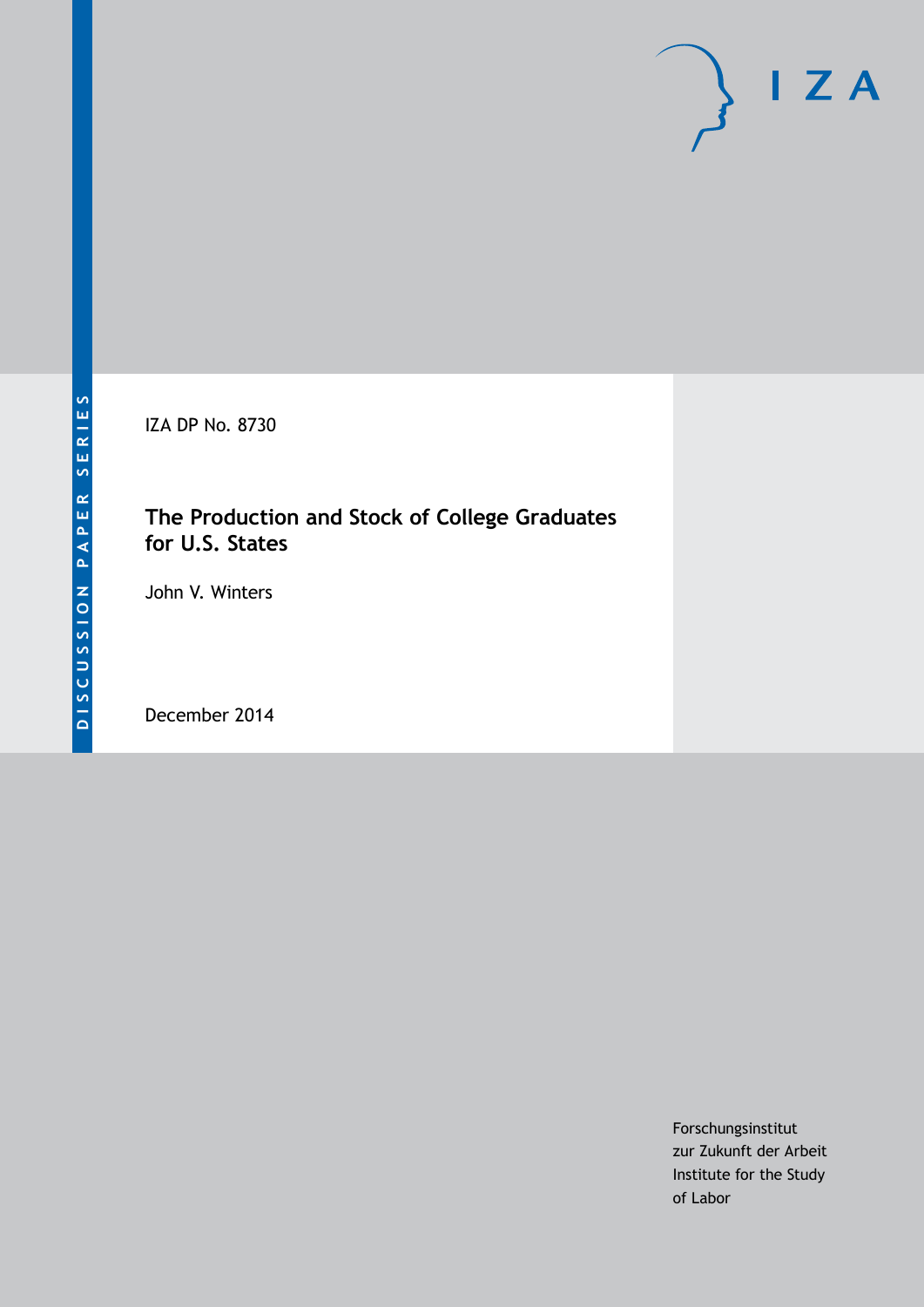# **The Production and Stock of College Graduates for U.S. States**

**John V. Winters**

*Oklahoma State University and IZA*

Discussion Paper No. 8730 December 2014

IZA

P.O. Box 7240 53072 Bonn **Germany** 

Phone: +49-228-3894-0 Fax: +49-228-3894-180 E-mail: [iza@iza.org](mailto:iza@iza.org)

Any opinions expressed here are those of the author(s) and not those of IZA. Research published in this series may include views on policy, but the institute itself takes no institutional policy positions. The IZA research network is committed to the IZA Guiding Principles of Research Integrity.

The Institute for the Study of Labor (IZA) in Bonn is a local and virtual international research center and a place of communication between science, politics and business. IZA is an independent nonprofit organization supported by Deutsche Post Foundation. The center is associated with the University of Bonn and offers a stimulating research environment through its international network, workshops and conferences, data service, project support, research visits and doctoral program. IZA engages in (i) original and internationally competitive research in all fields of labor economics, (ii) development of policy concepts, and (iii) dissemination of research results and concepts to the interested public.

<span id="page-1-0"></span>IZA Discussion Papers often represent preliminary work and are circulated to encourage discussion. Citation of such a paper should account for its provisional character. A revised version may be available directly from the author.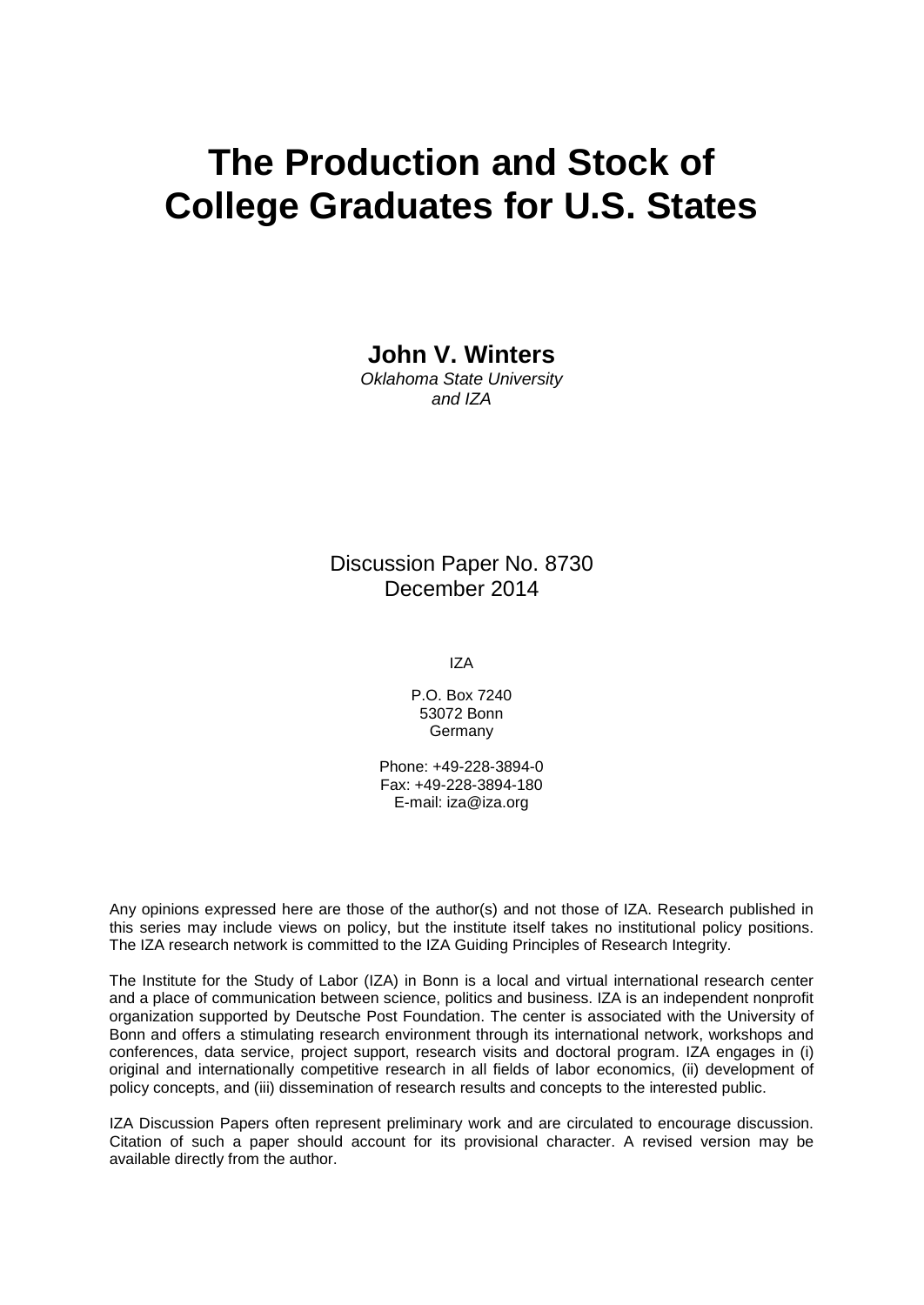IZA Discussion Paper No. 8730 December 2014

## **ABSTRACT**

## **The Production and Stock of College Graduates for U.S. States[\\*](#page-1-0)**

The stock of human capital in an area is important for regional economic growth and development. However, highly educated workers are often quite mobile and there is a concern that public investments in college graduates may not benefit the state if the college graduates leave the state after finishing their education. This paper examines the relationship between the production of college graduates from a state and the stock of college graduates residing in the state using microdata from the decennial census and American Community Survey. I examine the relationship across states and across cohorts within states. The descriptive analysis suggests that the relationship between the production and stock of college graduates has increased over time and is nearly proportional in recent years. I also employ instrumental variables methods to estimate causal effects. The preferred IV results yield an average point estimate for the production-stock relationship of 0.52, but the effect likely decreases with age.

JEL Classification: I25, J24, R23

Keywords: college graduates, human capital, migration, higher education policy

Corresponding author:

John V. Winters Oklahoma State University 331 Business Building Stillwater, OK 74078-4011 USA E-mail: [jvwinte@okstate.edu](mailto:jvwinte@okstate.edu)

The author gratefully acknowledges financial support from the W.E. Upjohn Institute for Employment Research Early Career Research Grant Program. Any errors or omissions are solely the responsibility of the author.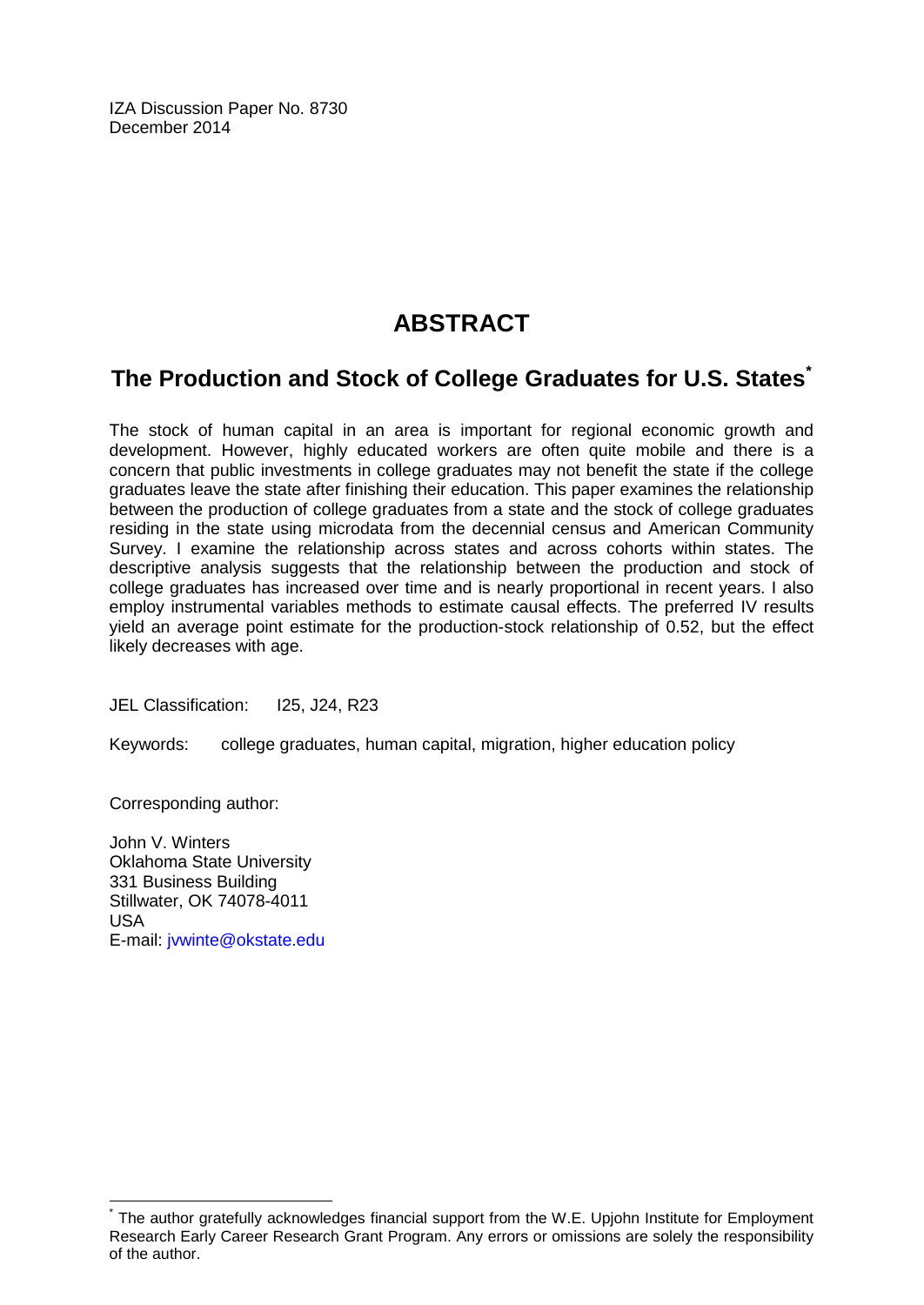#### **1. Introduction**

Previous researchers have shown that the local stock of human capital is important for regional economic growth and development. Highly educated workers have higher earnings and pay higher taxes, and their presence also benefits less educated workers in the local labor market. Educated workers create more and better jobs, increasing the earnings and employment rates of their less educated neighbors (Rauch 1993; Moretti 2004; Glaeser and Resseger 2010; Abel, Dey and Gabe 2012; Winters 2013). Educated workers are also thought to make areas more desirable places to live and increase the local quality of life (Shapiro 2006; Winters 2011a) and lead to future population growth (Simon 1998; Simon and Nardinelli 2002; Glaeser and Saiz 2004).

Because of the societal benefits of human capital, researchers and policymakers are interested in how states can grow their stock of highly educated workers. Striving to increase college graduation rates among the state's young people is one approach. However, college graduates are especially mobile and often leave their home state after graduation and therefore take the benefits of their human capital with them. State investments in graduates who leave the state may not provide sufficient benefits to the state to justify the costs.

The current paper investigates the relationship between the production and stock of college graduates for states in the U.S. I use microdata from the decennial census and American Community Survey (ACS) to measure both the production and stock of college graduates across and within states. The data report both the state in which an individual currently resides and the state in which they were born. Similarly to Bound et al. (2004), I measure the stock of college graduates in a state at a given point in time by the percentage of the state's residents of a given age at the time of the survey whose highest education is a bachelor's degree or higher. However, unlike Bound et al. (2004) I measure the production of college graduates by the percentage of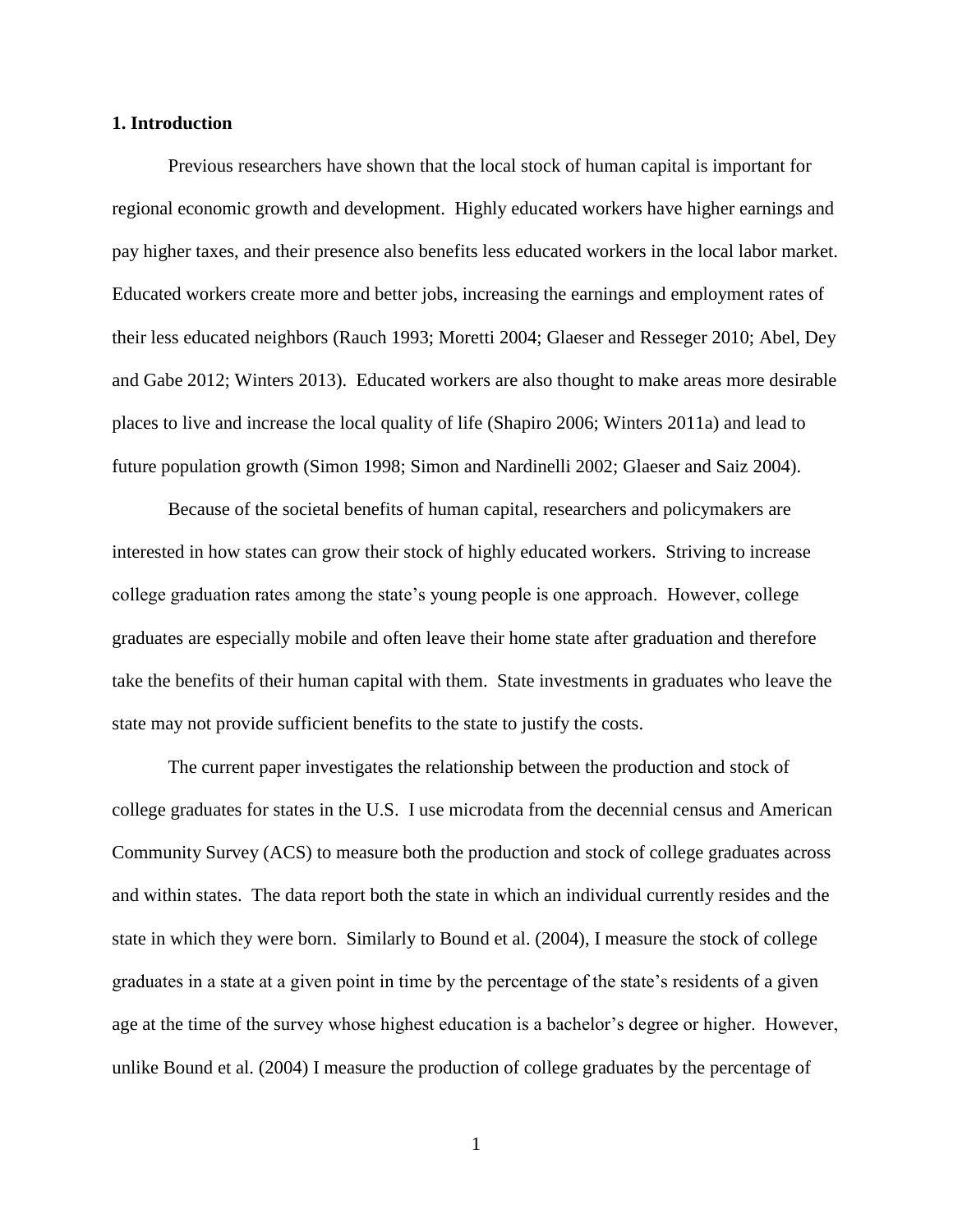persons of a given age born in a state who have earned at least a bachelor's degree by the time of the survey. I then regress the stock of college graduates in a state on the production from the state. I first look at cross-sectional differences across states and then look at differences across cohorts within states using state fixed effects.

Examining the production-stock relationship by measuring the production of college graduates based on individuals' birth states provides new insights to the literature on state human capital creation. Obviously, not everyone born in a state who earns a college degree does so in their native state and many young people leave their birth state even before entering college. However, the majority of young people continue to reside in their birth state. For example, in the 2012 ACS 71.8 percent of college enrollees ages 18-22 resided in their state of birth at the time of the survey. Furthermore, 81 percent of persons age 17 in the 2012 ACS resided in their birth state. Thus, measuring the production of college graduates among persons born in a state can provide useful insights, but care must be taken in interpreting the results.

An important concern is that both the production and stock of college graduates may be driven by economic conditions in the state that increase the demand for college-educated labor. If so, OLS regression coefficients will be biased and inconsistent. I account for this concern in two ways. First, I include a set of time-varying state controls measured at the time an individual is age 18; these include the wage premium for college graduates relative to high school graduates, the unemployment rate, median household income, cohort size, and a state merit aid program variable. Second, I use instrumental variables to obtain exogenous variation in the percentage of persons from the state who graduate from college. My preferred instrument uses lagged decennial census data to compute the average education levels of mothers of children of a given birth cohort. I then match the birth cohort maternal education levels to respondents of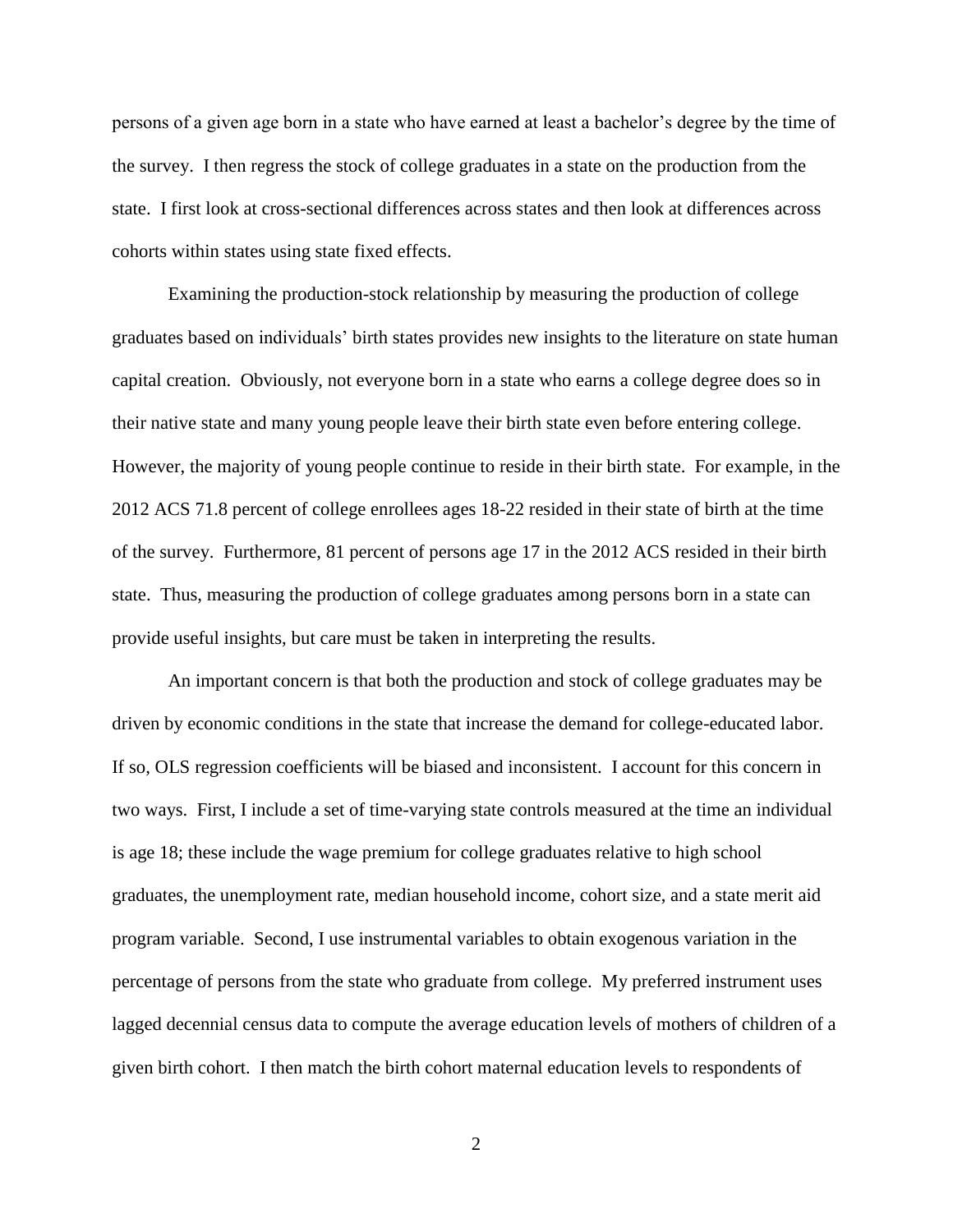future ACS surveys. Thus, past increases in maternal education are used to predict future increases in the education levels of young adults.

Previewing the results, I consistently find a significantly positive relationship between the production of college graduates from a state and the stock of college graduates in the state. The descriptive analysis suggests that the cross-sectional bivariate relationship has increased over time and is nearly proportional in recent years, especially for younger persons. The preferred IV results yield an average point estimate for the production-stock relationship of 0.52, though the effect likely decreases with age. These results have important implications for states and provide insights into how human capital affects regional economies. States can benefit from public investments that increase college completion rates among state natives. While some graduates will leave the state after completing their education, many will stay and help build the stock of college graduates in the state.

#### **2. Previous Literature**

 $\overline{a}$ 

Bound et al. (2004) examine how increased production of college graduates *in* a state affects the later stock of college graduates residing in the state years later. They compute bachelor's degree production rates from the Integrated Postsecondary Education Data System (IPEDS) and matched them to college educated stock rates in the 1960-1990 decennial censuses.<sup>1</sup> Their baseline specification for 1990 suggests that a one percentage point increase in the production of college graduates in a state only increases the stock of college graduates in the state by about 0.3 percentage points. This modest coefficient suggests that the majority of the

 $<sup>1</sup>$  One limitation with the IPEDS data is that it does not report the age of graduates which can create some</sup> measurement error when assigning graduates from graduation years to cohort years. Bound et al. (2004) conduct a measurement error simulation exercise and conclude that measurement error likely only minimally affects their results.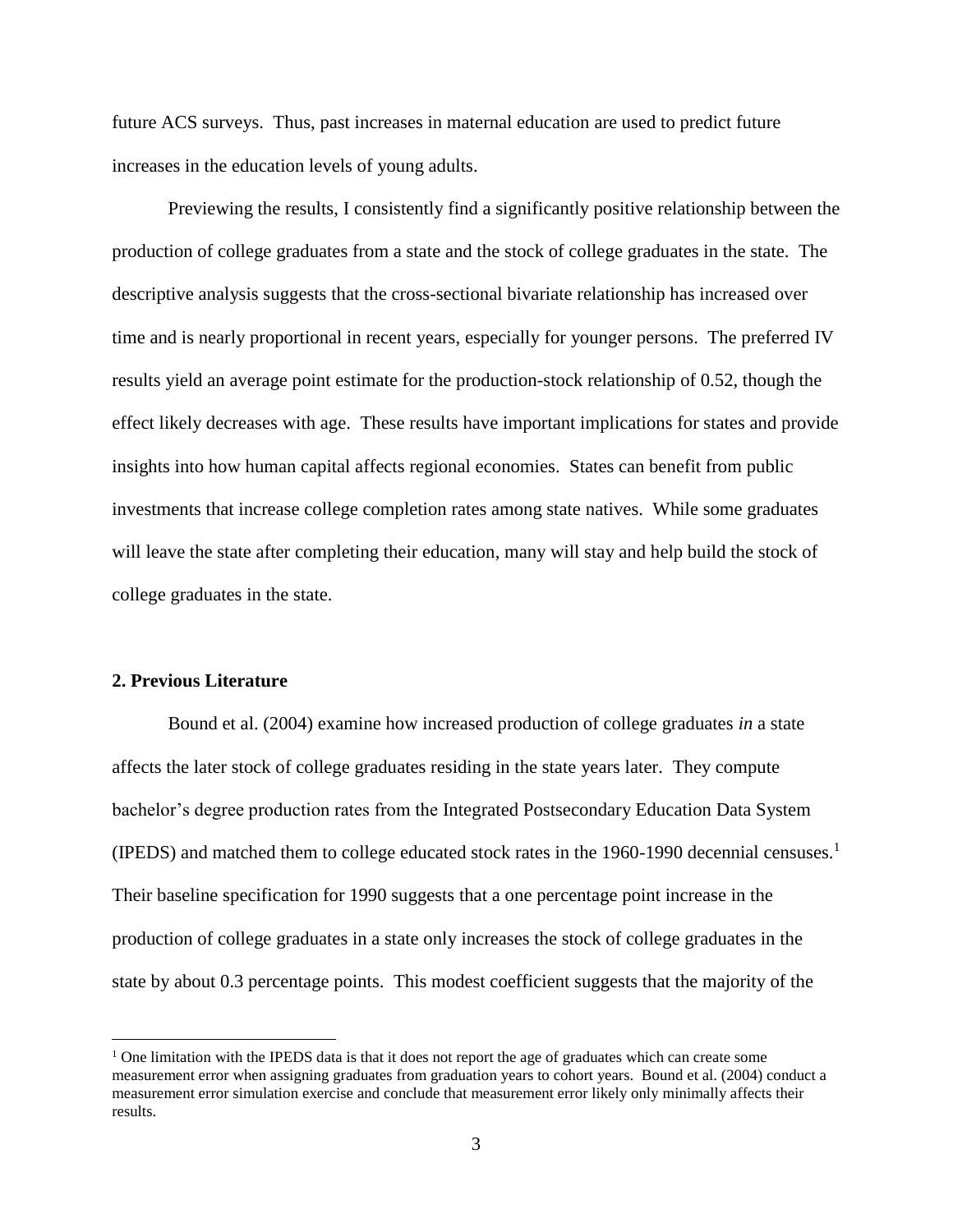benefits from educating more graduates accrue to other states because the additional graduates are very likely to leave the state in which they were educated.

Two additional studies also use the IPEDS to examine the production-stock relationship for college graduates. Trostel (2010) combines IPEDS data with the 1992-2005 Current Population Survey (CPS) and finds the production-stock relationship to be nearly proportional. Abel and Deitz (2012) use the IPEDS with 2000 Census and 2006 ACS data to examine the production-stock relationship for college graduates within metropolitan areas. They find a small positive relationship. However, many metropolitan areas are too small and specialized to absorb even most of the human capital that they create, and this is especially true for relatively small college town metropolitan areas. Thus, the production-stock relationship for metro areas likely differs from that for states, which are typically larger.

More generally, a sizable literature has explored the various determinants and consequences of the migration decisions of both college graduates and non-graduates for the U.S. (Ferguson et al. 2007; Chen and Rosenthal 2008; Whisler et al. 2008; Partridge 2010; Partridge et al. 2010; Scott 2010; Hawley and Rork 2013; Faggian and Franklin 2014; McHenry 2014; Leguizamon and Hammond 2015; Zheng 2015) and other countries (Faggian, McCann, and Sheppard 2007a, 2007b; Hansen and Niedomysl 2009; Corcoran, Faggian, and McCann 2010; Brown and Scott 2012; Haapanen and Tervo 2012; Di Cintio and Grassi 2013; Faggian, Corcoran, and McCann 2013; Marinelli 2013; Venhorst 2013; Liu and Shen 2014; Miguélez and Moreno 2014; Carree and Kronenberg 2014; Abreu, Faggian, and McCann 2015). These studies collectively find that both amenities and employment opportunities have important effects on location decisions.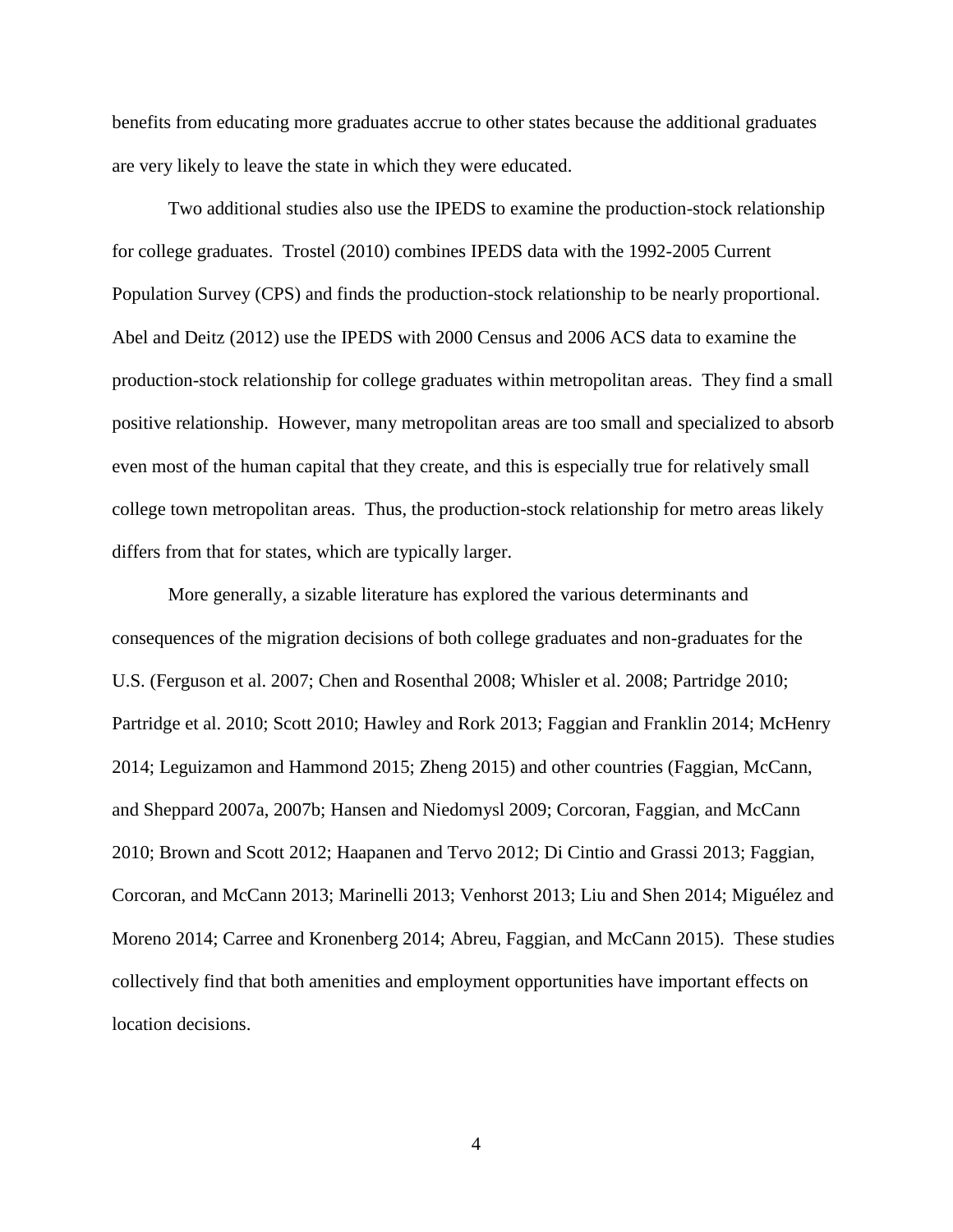Additionally, higher education appears to increase one's likelihood of moving away from their native state during adulthood (Malamud and Wozniak 2012). Machin, Salvanes and Pelkonen (2012) also find evidence that changes in compulsory schooling laws in Norway increased secondary education and as a result also increased internal migration rates. McHenry (2013), however, finds that increases in secondary education due to compulsory schooling laws in the U.S. actually reduce out-migration. There are, of course, considerable differences between the U.S. and Norway and between secondary and higher education and the conflicting results are not very surprising.

#### **3. Conceptual Framework**

States may be able to increase their stock of college graduates by increasing public investments in education. Increased state investment could take the form of greater public higher education subsidies used to decrease tuition rates and/or increase financial aid at the state's public colleges and universities. According to the law of demand, a reduction in the net price students pay should increase their participation in higher education (Leslie and Brinkman 1987). Other investments in higher education could involve creating new colleges and universities to increase access in areas that are long distances from affordable higher education institutions. Or higher education investments could be targeted to providing student support services, tutoring programs, smaller class sizes, and increased course availability (Bound, Lovenheim and Turner 2010). Alternatively, some observers suggest that inadequate college preparation may be an especially important barrier to college completion for more many students. This suggests that increased investments in primary and secondary education may be an effective way for many states to increase college completion rates among their young people.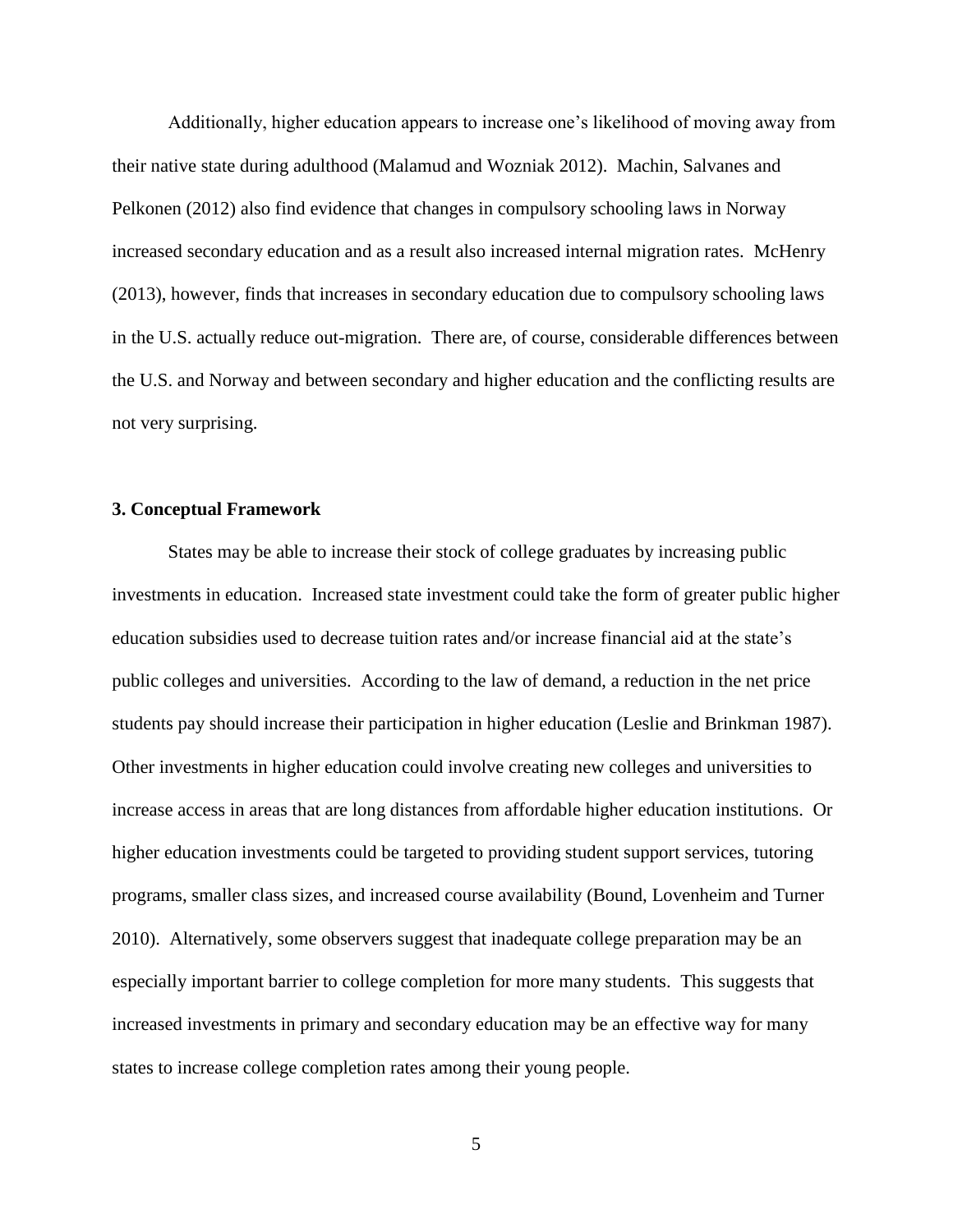There is, however, a concern that increasing the production of college graduates will not translate into an increase in the stock of college graduates because of out-migration. If there were no migration, a one percentage point increase in college graduate production would lead to a one percentage point increase in the college graduate stock. However, because migration is possible, the relationship is likely not proportional. In fact, if there were perfect geographic mobility such that later life location decisions were independent of earlier ones, the correlation between the production and stock of graduates would be zero. In reality, there are moving costs and individuals are not perfectly mobile across areas. Many individuals have attachments to family, friends, and other local attributes that make them reluctant to move.<sup>2</sup> The relationship between the production and stock of college graduates is ultimately an empirical question.

The current paper measures the production of college graduates *from* a state by the percentage of persons of a given age cohort born in a state who have earned at least a bachelor's degree by the time of the survey. This approach provides new insights, albeit to a different question than that addressed by previous researchers measuring college graduate production using IPEDS data. IPEDS data measure the production of college graduates *in* a state. I examine the effects of increasing the production of college graduates among persons *from* a state independent of where they complete their degree.

The production of college graduates *in* state *j* using IPEDS data includes both persons from state *j* and persons originally from states (or nations) other than *j* who earn a bachelor's degree at a college or university in state *j*. Increasing the production of college graduates *in* state  $\dot{\theta}$  can be achieved in multiple ways. First, policymakers can encourage more non-residents to

<sup>&</sup>lt;sup>2</sup> Winters (2011b) suggests that the relationship between metropolitan human capital levels and future population growth is largely driven by students moving to an area for college and then staying in the area after finishing their education. He postulates that some students stay because of attachments they make while in college.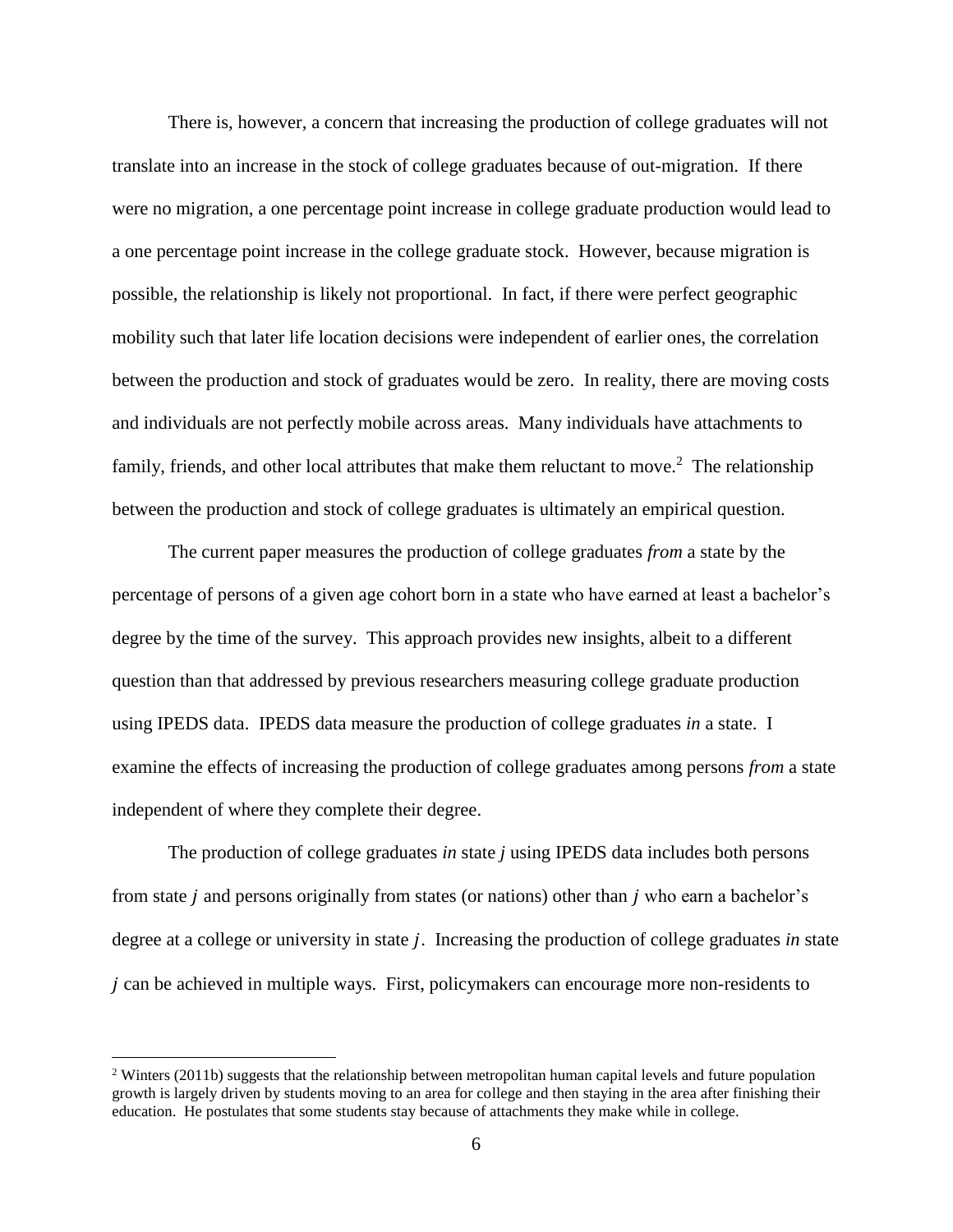attend and complete college in state  $j$ ; call this mechanism 1. Most of these additional nonresident graduates likely would have otherwise attended and completed college in another state but it could also include some people who would not have completed college had they not done so in state *j*. Second, policymakers can encourage more residents of state *j* to attend and complete college in state *j*, which can be achieved via two possible mechanisms that affect young people making decisions at different margins. Some residents of state *j* are very likely to complete a college degree somewhere, but they are making marginal location decisions about where to earn their degree. Policymakers may be able to encourage these residents from  $j$  to stay in-state for college and earn their degree in their home state  $j$ ; call this mechanism 2. Finally, there are young people from state  $j$  who are at the margin of whether or not to attend and complete college at all; their location decisions may be viewed as infra-marginal. Policymakers may be able to encourage these young people to complete college and do so in state  $j$ ; call this mechanism 3. Therefore, the IPEDS college graduate production measure is affected by both changes in college location decisions and changes in college completion independent of location decisions.

My measure of the production of college graduates among persons *from* state *j* does not depend on where they earn their degree. Therefore, effects from mechanisms 1 and 2 are not captured by measure. My measure is partially related to mechanism 3 but not perfectly. Policymakers may be able to encourage young people from state  $j$  at the margin of whether or not to attend and complete college at all to attend and complete college in state *j* and that would be included in my measure and in the IPEDS measure via mechanism 3. However, my measure also includes effects due to policy changes that encourage young people from state  $j$  at the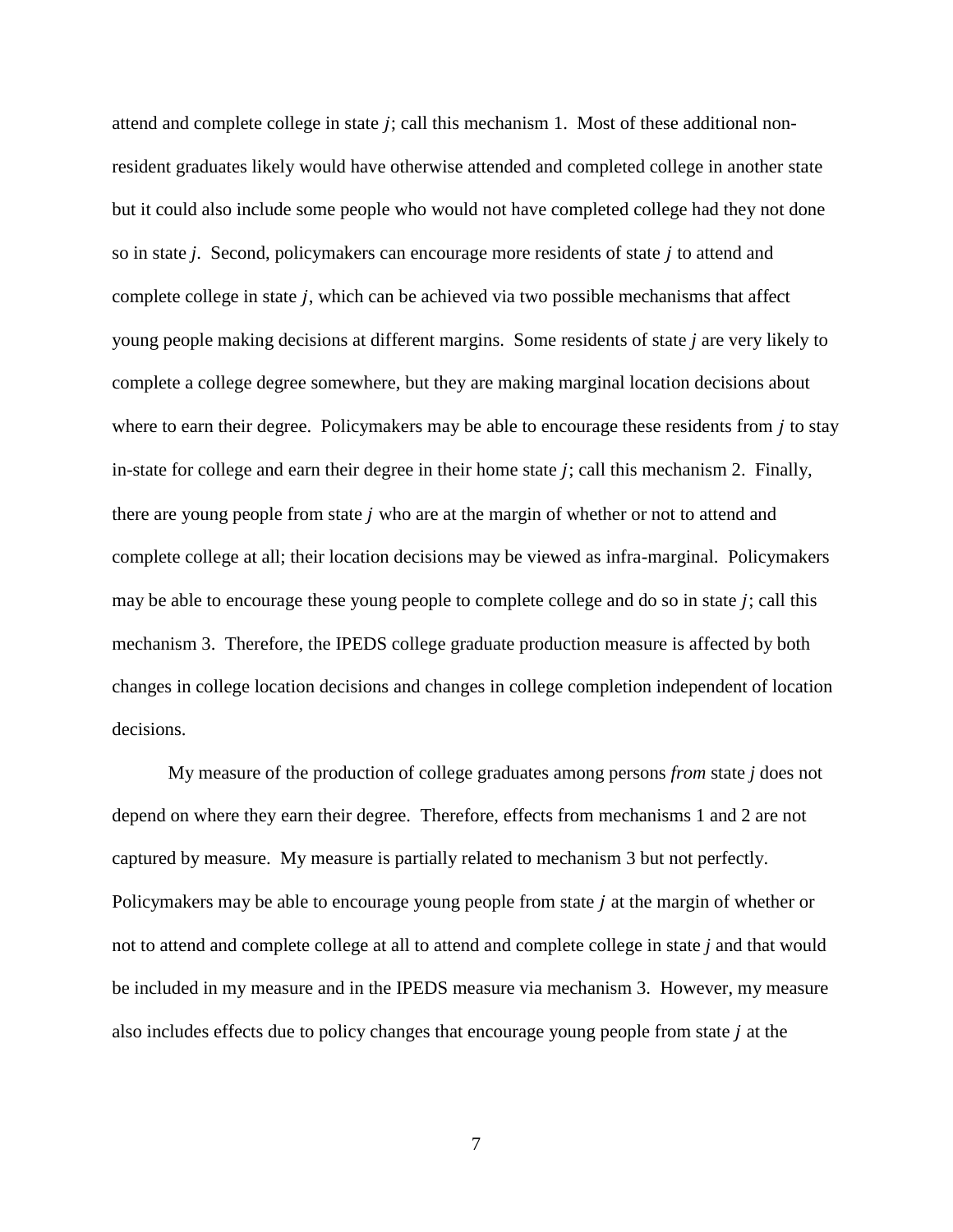margin of whether or not to attend and complete college at all to attend and complete college in a state other than  $j$ .

For example, tuition and financial aid policies in state *j* for state residents might encourage young people from state *j* along both the location and completion margins consistent with mechanisms 2 and 3. In other words, lowering the net costs of college for residents in state *j* would likely encourage state *j* residents making marginal location decisions to attend college in-state and likely affect state *j* residents making marginal educational decisions to complete college in-state. Alternatively, suppose that policymakers make additional investments that improve K-12 education in state *j*. This will increase college preparation for young persons from state *j* and increase their likelihood of completing college but have an unclear effect on where they complete college.

My college graduate production measure captures increased production regardless of where young people actually earn their degree. This measure is not directly linked to any specific higher education policy. Instead, it is most closely related with the broad policy goal of increasing college attainment among the state's young people. To my knowledge, this is the first study to examine the production-stock relationship for college graduates in this way and therefore offers new insights to an important field of research.

#### **4. Data and Empirical Approach**

The data for this paper come primarily from the decennial census and the American Community Survey (ACS) and were accessed from IPUMS (Ruggles et al 2010). I first examine the cross-sectional bivariate relationship between the production and stock of college graduates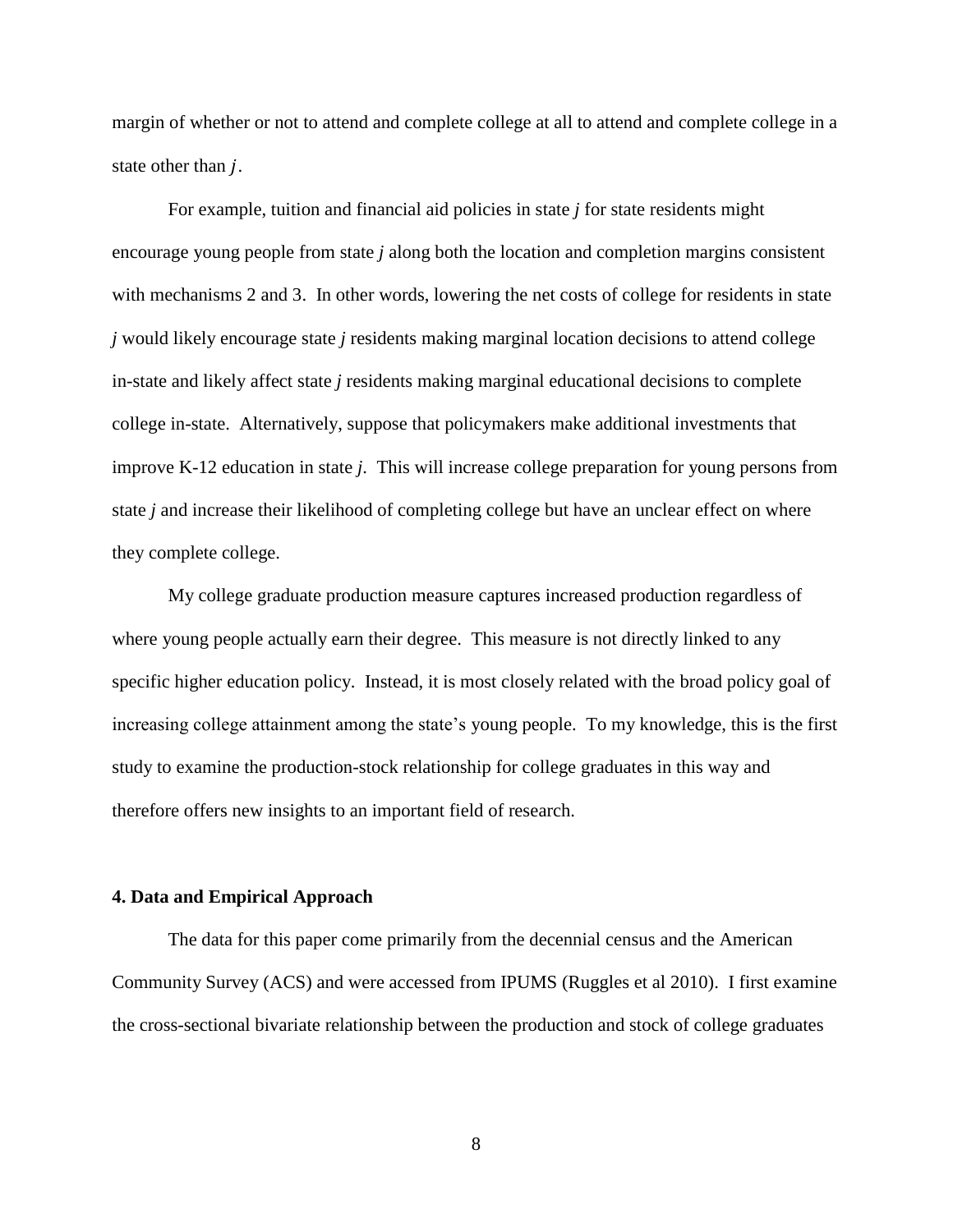across states using the decennial census for 1960-2000 and using the ACS for 2006 and 2012. More specifically, I estimate several Ordinary Least Squares (OLS) regressions of the form:

$$
Stock_{sta} = \alpha + \beta_{ta} Production_{sta} + \varepsilon_{sta}
$$
 (1)

I measure the stock of college graduates in state  $s$  in year  $t$  for age group  $a$  by the percentage of state residents of that age at the time of the survey who have completed at least a bachelor's degree. I measure the production of college graduates in state  $s$  by year  $t$  for age group  $a$  by the percentage of persons in that age group born in the state who have earned at least a bachelor's degree by the time of the survey. Prior to the 1990 census, education categories were reported based on the number of years of schooling and do not explicitly report college degrees earned. For 1960-1980, I consider someone to be a college graduate if they had completed at least four years of college. Beginning in 1990, the education variable reports the highest degree completed, and I can directly identify persons who have completed at least a bachelor's degree. I restrict the initial sample to persons ages 25-59. I examine the production-stock relationship for the full 25-59 age-range and separately for five-year age groups.<sup>3</sup> The  $\beta$  coefficient is also allowed to vary over time.

The bivariate cross-sectional relationship between the production and stock of college graduates across states is intended to be descriptive and not necessarily causal. Both the production and stock of college graduates may be driven by economic conditions in the state that increase the demand for college-educated labor. If so, OLS regression coefficients of equation (1) will not represent a causal relationship. I next modify the cross-sectional analysis by pooling the 2006-2012 ACS and estimating:

 $Stock_{\text{stac}} = \alpha + \beta Production_{\text{stac}} + \gamma StateControls_{\text{stac}} + \delta_s + \theta_t + \pi_a + \varphi_c + \varepsilon_{\text{stac}}$  (2)

 $3$  Regression results reported in this paper are estimated using state-year-age cohort sizes as weights. Unweighted regressions are qualitatively similar.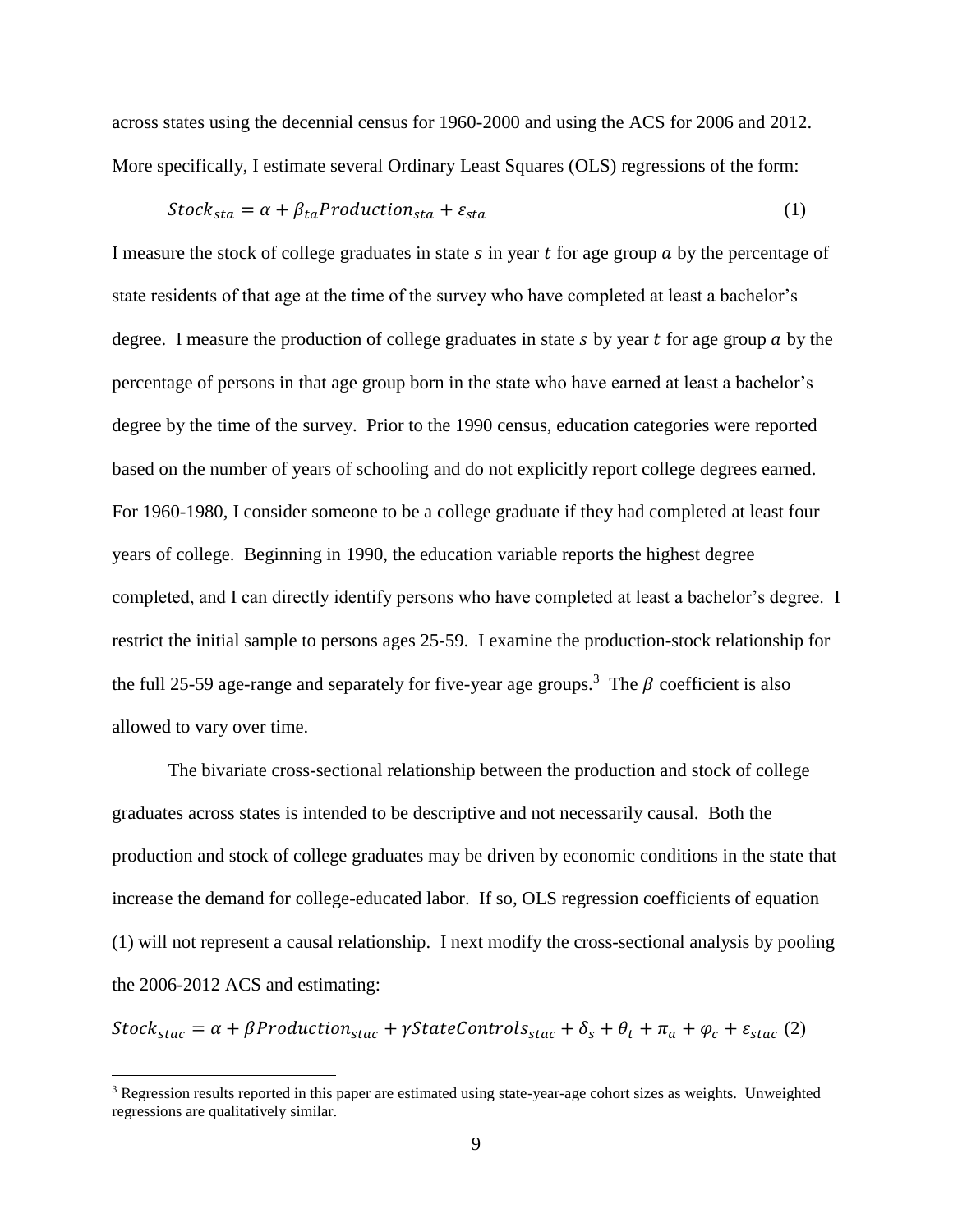, where  $s$ ,  $t$ , and  $\alpha$  again index state, survey year, and age at the time of the survey, and  $c$  now indexes year-of-birth cohort, where year-of-birth is computed as the survey year minus age at the time of the survey. State fixed effects  $(\delta_s)$  control for persistent differences across states in human capital levels. Identification then comes from differences across cohorts within states. I also include dummy variables for survey year  $(\theta_t)$ , age  $(\pi_a)$ , and year of birth  $(\varphi_c)$ ; since these last three are somewhat redundant, perfectly collinear variables are dropped. The regression also includes a set of cohort-varying state controls, which are discussed further below.

Estimating equation (2) could still produce biased and inconsistent estimates of  $\beta$  for two main reasons. First, there may still be unobserved cohort-specific factors within states that are correlated with both the production and stock of college graduates. Second, the production of college graduates is likely measured with some degree of error due to sampling. Each year of the 2006-12 ACS includes a one percent sample of the population. States are sufficiently large that these samples will typically produce fairly precise estimates of the true population characteristics, but problems with measurement error are greatly exacerbated when variables are measured by single year of age and controlling for state fixed effects and the other variables. Classical measurement error will attenuate coefficients toward zero.

I next use an instrumental variables (IV) strategy that is intended to account for both potential sources of bias discussed above. More specifically, I use the 1980 and 1990 decennial census microdata to compute maternal education levels for children by state and birth cohort. I then match the birth cohort maternal education levels to young adults in the 2006-12 ACS based on state-of-birth and year-of-birth. Thus, past increases in maternal education are used to predict future increases in education levels for the next generation. The motivation for the instrument used comes from the literature on the intergenerational transmission of education (Behrman and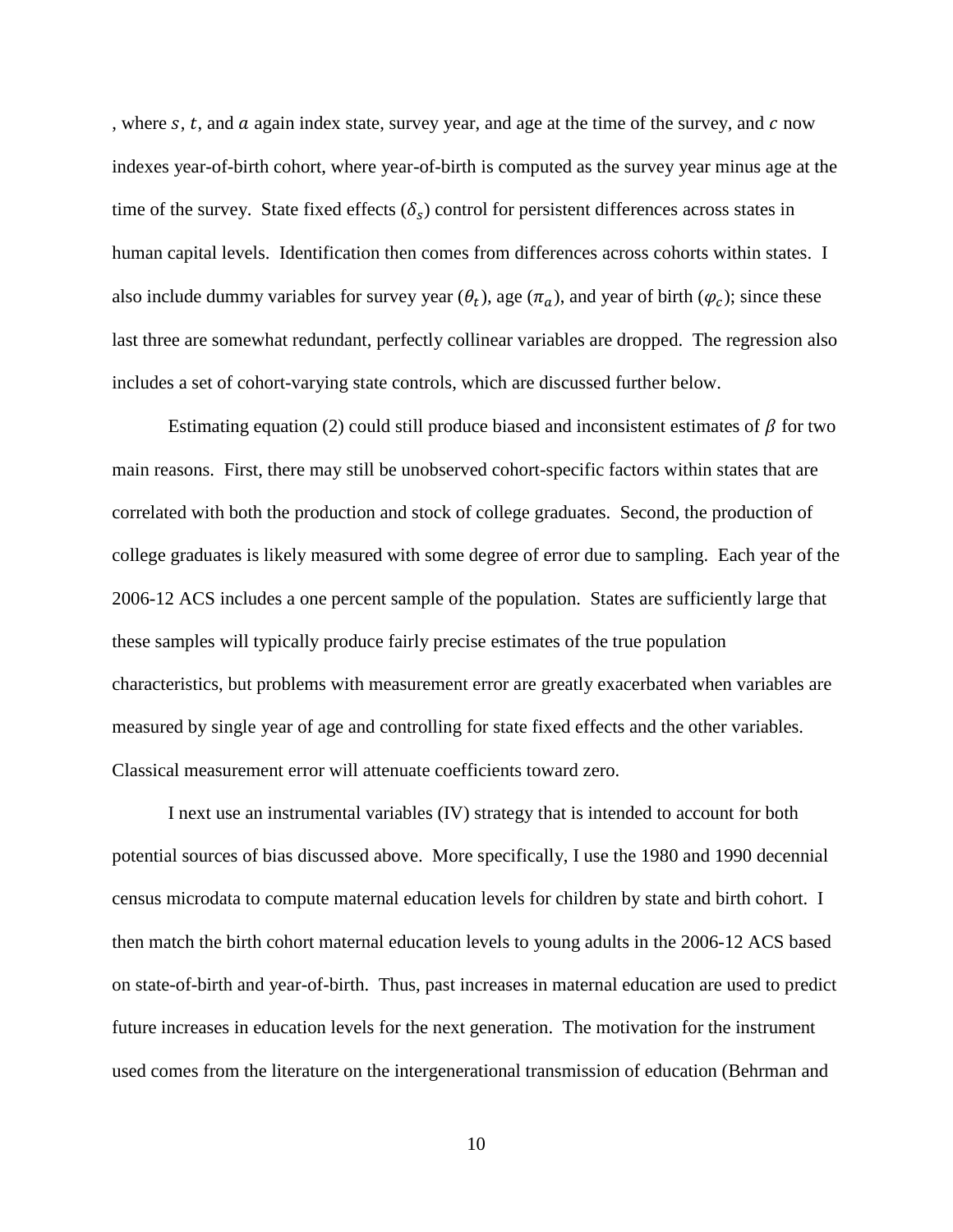Rosenzweig 2002; Black, Devereux and Salvanes 2005; Björklund and Salvanes 2011; Chevalier et al. 2013). This literature generally finds that maternal education is strongly positively correlated with later child education outcomes.<sup>4</sup> Maternal education has been used as an instrument for education at the individual level (see Card 1999 and Hoogerheide, Block and Thurik 2012), but I am unaware of any other researchers using cohort-level maternal education as an instrument for cohort-level education levels.<sup>5</sup>

There are some issues with the maternal education IV strategy. First, the questionnaire does not directly ask survey participants to report their mother's education. Instead, it can be computed indirectly for persons living in the same house as their mother based on the mother's reported education. This means we cannot observe maternal education for most adults, but we can for most children. Most persons graduate high school around age 18 and then often move out of their parents' house to go to college or establish their own residences, and persons who reside with their parents after age 18 are likely to differ in their eventual education levels from persons who have already left. Thus, one cannot use census data to credibly compute maternal education levels for adults. Instead, I compute maternal education levels for children age 17 or younger at the time of the 1980 and 1990 census surveys (based on April 1 of the census year).

Additionally, some children live separately from their mother, and many children live separately from their biological mother and with an adopted mother or stepmother. In such cases it is unclear how adoptive mothers and stepmothers should be treated. To construct my instrument, I treat all "mothers" living with their children the same, i.e., I do not differentiate between biological mothers, stepmothers, and adoptive mothers who live in the same residence

<sup>4</sup> One could also consider using an instrument based on paternal education, but a much higher percentage of children have no father figure present in the household, so paternal education is likely a less reliable instrument. <sup>5</sup> Winters (2015) uses cohort-level maternal education as an instrument to estimate the wage returns to years of schooling.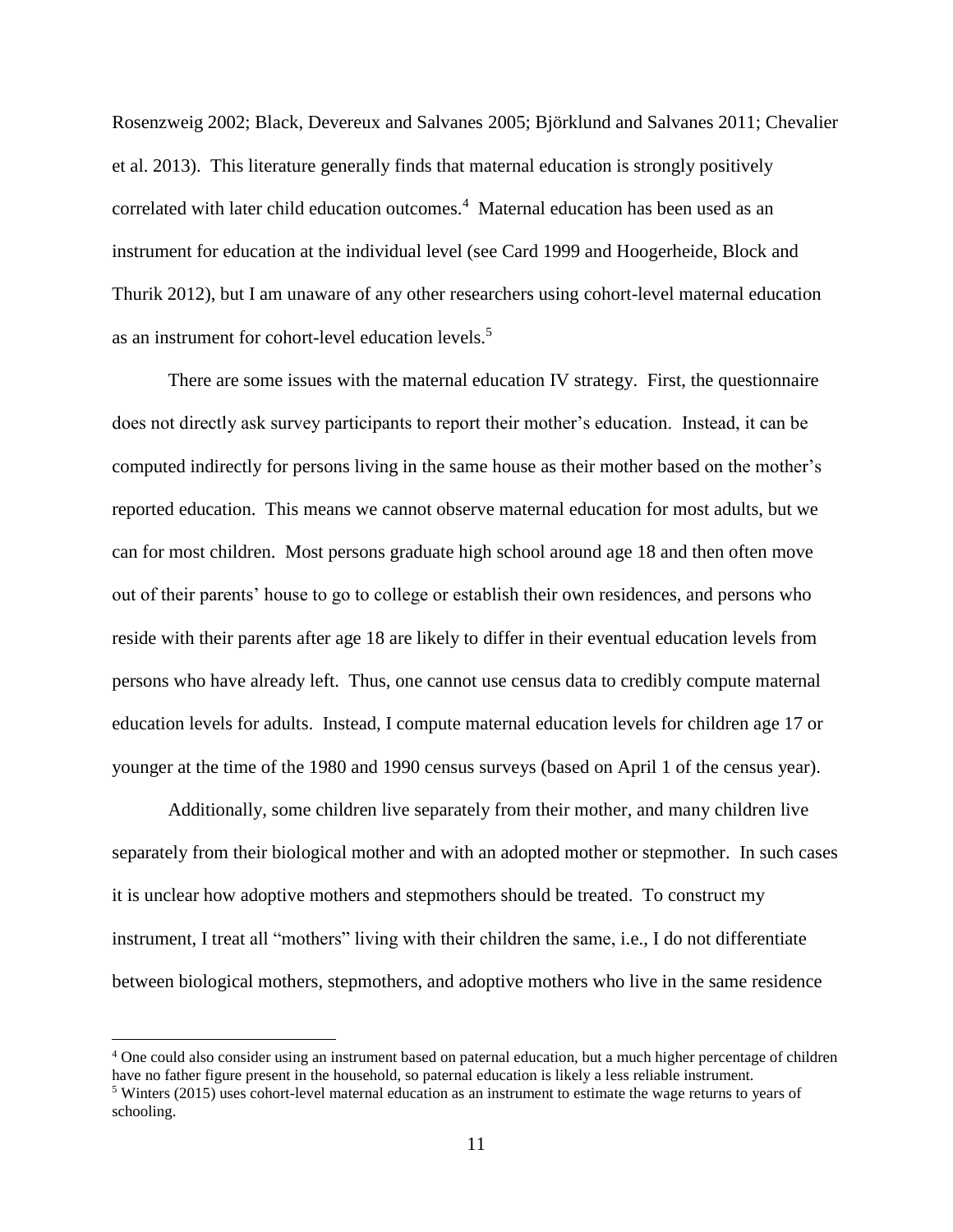as their child. However, I must exclude all children who live with no mother, stepmother or adoptive mother in computing the instrument. These issues will introduce some measurement error in the instrument, but I assume the measurement error is random measurement error at the state-cohort level and fairly minimal. The two stage least squares (2SLS) procedure used can account for random measurement error in the instrument so long as the measurement error is not severe. Fortunately, 93 percent of children ages 0-17 live with a "mother" so cohort-level maternal education levels should be reasonably accurately estimated.<sup>6</sup> For those with maternal education reported, I compute the percentage of the state-of-birth and year-of-birth cohort whose mother had completed a bachelor's degree or higher and use this as my instrument. One could also consider computing mean maternal years of schooling, but since I am instrumenting for the production of college graduates, maternal education levels should likely be focused on college graduates also.

The 2SLS regression analysis below matches maternal education levels from the 1980 and 1990 census 5% PUMS to adults ages 25-49 in the 2006-2012 ACS who were born between 1963 and 1987.<sup>7</sup> I exclude earlier years of the ACS because they do not include the group quarters population, though including them does not substantially alter the results. Persons older than age 49 in 2006-2012 were born before 1963. Persons born before 1963 were older than 17

<sup>6</sup> One could also consider excluding children who live with a stepmother or adoptive mother, but this could meaningfully alter the composition of children included in the measure and weaken both the power and validity of the instrument. Furthermore, even if one thinks that biological mothers are the most relevant group of mothers, they are not observed for many children and arguably the best available way to impute their biological mother's education is based on their non-biological mother's education. Finally, I am using a cohort level measure of maternal education, so individual "mis-measurement" in maternal education from stepmothers and adoptive mothers is likely to average out to some extent if biological mothers and co-residential stepmothers and adoptive mothers have similar education levels.

 $^7$  A few cohorts were under age 18 in both 1980 and 1990, i.e., those born 1973-1980. I assign maternal education levels for these cohorts based on the 1990 census, in part because the education measure was better in 1990 than in 1980 as noted above. Thus, the 1963-1972 birth cohorts have maternal education from the 1980 census, and the 1973-1987 cohorts have maternal education from the 1990 census. Using the 1980 census maternal education instead for the overlapping years produces nearly identical results.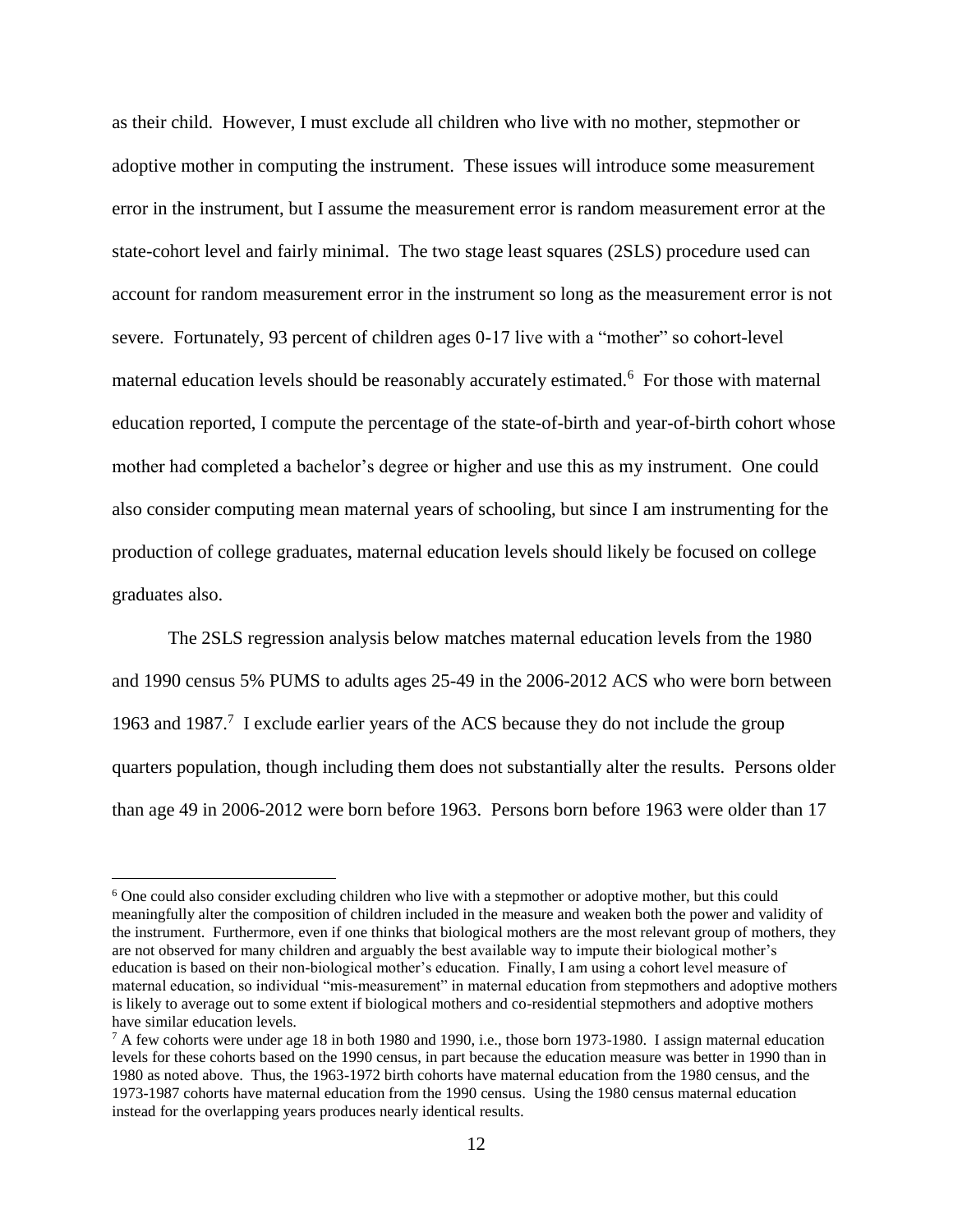in 1980, and lack reliable maternal education levels.<sup>8</sup> Persons born after 1987 had not reached age 25 by 2012.

A valid instrument should be both relevant and exogenous. The relevance assumption requires that the instrument have a strong statistically significant effect on the potentially endogenous explanatory variable in the first stage of a 2SLS regression. The exogeneity assumption requires that the instrument be uncorrelated with the error term in the second stage equation, that is, the instrument should only be correlated with the dependent variable through its effect on the potentially endogenous variable for which it is being used as an instrument. One can test the relevance assumption and I provide evidence on this below, but one cannot test the exogeneity assumption for only one instrument. Conceptually, however, cohort-level maternal education seems a plausible instrument in this setting. First, computing the instrument using the 1980 and 1990 censuses and first observing the dependent variable at least 16 years later reduces concerns that maternal education might somehow be affected by contemporaneous labor market conditions that also increase the education level of state residents. More importantly, including state and year-of-birth fixed effects controls for unobserved state effects and unobserved time effects. Identification comes from variation in maternal education across cohorts within states. This variation is likely due to largely random factors such as state higher education policies and changing expectations about female education, labor force participation, and fertility that affected states differently at different times.

Equation (2) also includes a set of cohort-varying state control variables. I control for the cohort sex, race, and ethnicity distributions by including separate variables for the percentage of

<sup>&</sup>lt;sup>8</sup> I considered using the 1970 Census to estimate maternal education levels for older cohorts, but I decided against it in order to focus on persons in age ranges with stronger attachments to the labor force. Maternal college graduation rates were also much lower in 1970 and the available samples are only 1% instead of 5% of the population, so using 1970 maternal education would likely weaken the instrument.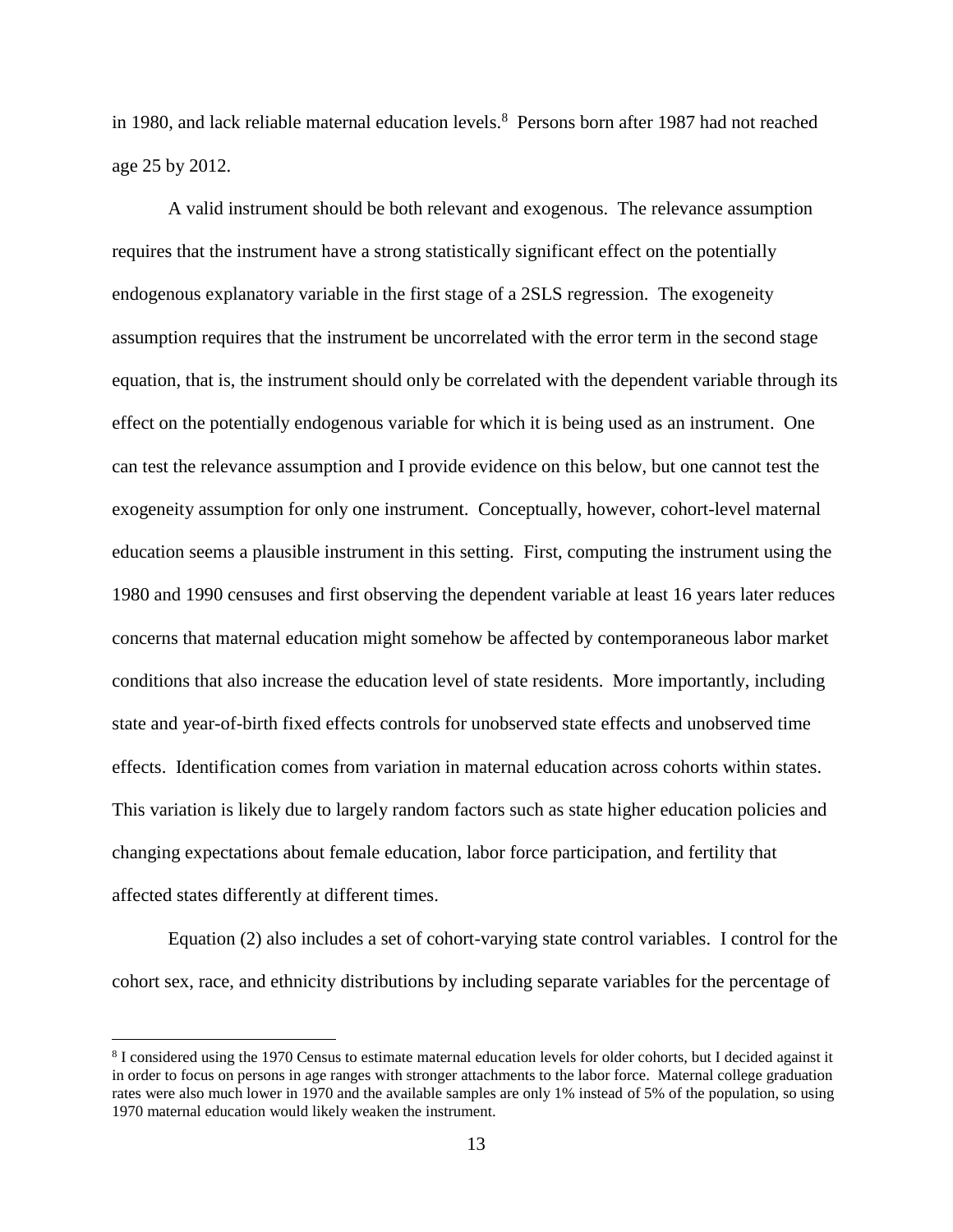cohort  $c$  born in state  $s$  observed in survey year  $t$  who are female, black, Asian, Hispanic, and other non-white. I also include additional cohort-varying state of birth control variables measured at the time an individual is age 18; these include the college wage premium, the unemployment rate, the log of median household income, the log of the cohort size, and a dummy for whether the state of birth had adopted a state merit scholarship plan by the time the cohort was age 18. 9 The college wage premium and log median household income are computed from the March Current Population Survey (CPS). The college wage premium is measured as the log wage premium in the state between persons with only a high school diploma and persons with only a bachelor's degree for full-time (35+ hours per week) and full-year (35+ weeks per year) workers ages 25-54. The unemployment rate is obtained from the Bureau of Labor Statistics (BLS). Cohort size data are obtained from the Census Bureau's intercensal population estimates. The merit aid dummy variable is from Sjoquist and Winters (2014, 2015). They report that 27 states adopted some form of a state merit aid program between 1990 and 2005, though they primarily focus on nine states with especially large programs. Sjoquist and Winters (2014, 2015) find that these merit programs had no effect on an individual's educational attainment, but they did make them on average more likely to reside in their birth state post- $\text{college.}^{10}$ 

<sup>9</sup> Results below are robust to also including controls for these state characteristics at age 22.

 $10$  The dummy is equal to zero for all states not adopting merit aid. For merit adopting states, the dummy equals zero for cohorts age 18 before the program was implemented and one for cohorts age 18 after the merit program was implemented. I use a single dummy for all merit aid programs, but results below are qualitatively robust to using separate dummies for strong and weak merit states as defined in Sjoquist and Winters (2014, 2015).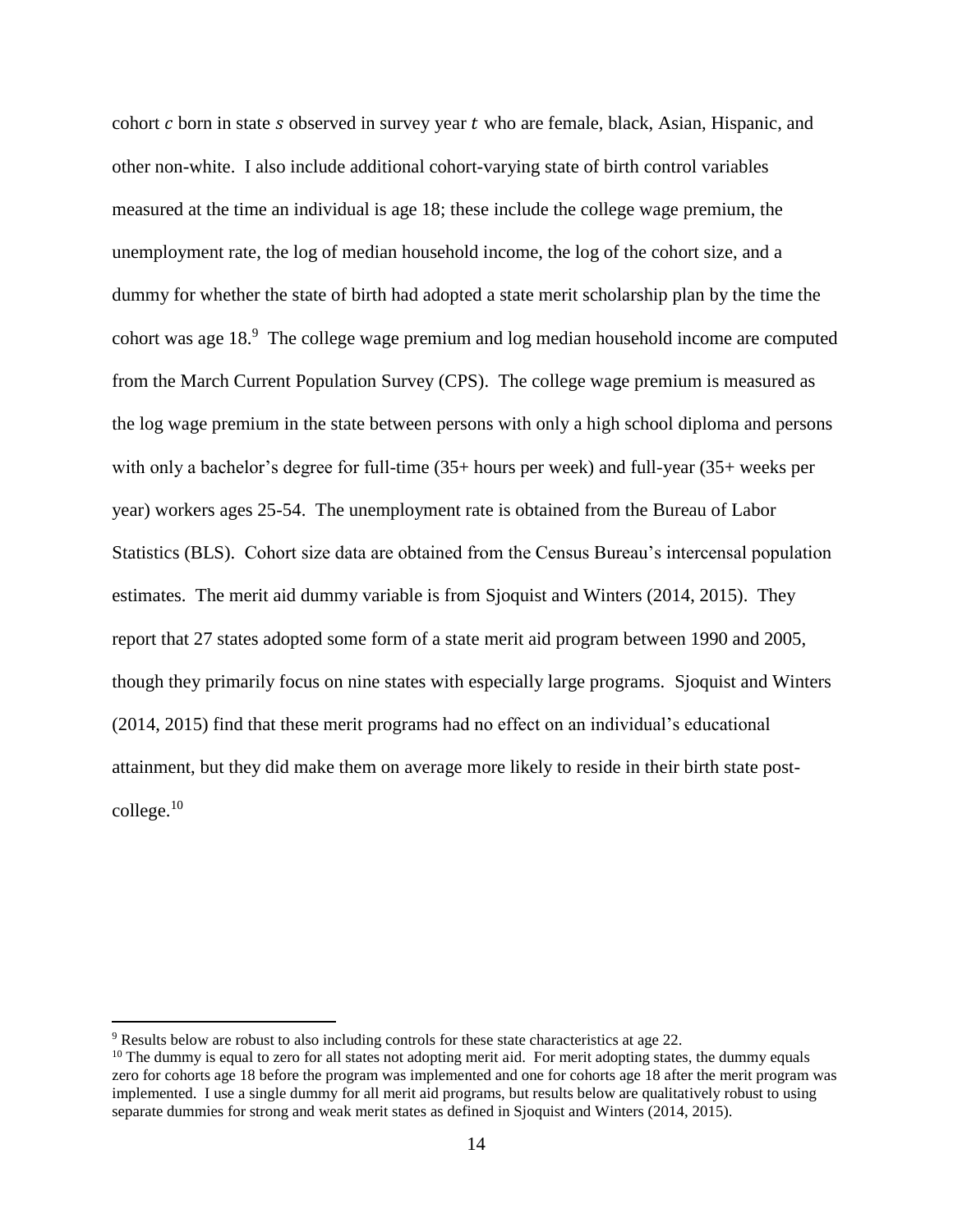#### **5. Empirical Results**

#### **5.1. Bivariate Cross-Sectional Relationship between the Production and Stock**

Table 1 illustrates the bivariate cross-sectional relationship between the production and stock of college graduates across states in the 2012 ACS. It lists each of the 50 states, the college share for each state by birth and by residence, and the state's college share rank by birth and residence, with the most educated state ranked first and the least educated ranked 50<sup>th</sup>. The college shares report the percentage of persons ages 25-59 who have at least a bachelor's degree. The college share by state of birth ranges from a high of 41.0 percent in Connecticut to a low of 23.6 percent in West Virginia. The college share by state of residence ranges from a high of 42.9 percent in Massachusetts to a low of 20.0 percent in West Virginia. There are some moderate exceptions, but overall the two college share measures are quite similar for most states. Massachusetts and Connecticut are the top two in both measures and Mississippi and West Virginia are the bottom two in both measures. The correlation coefficient between the college share by state of birth and state of residence is 0.795; the Spearman rank correlation coefficient is 0.808. Overall, states that produce a high percentage of college graduates tend to have a large stock of college graduates in residence.

Table 2 reports estimation results for equation (1) separately for ages 25-59 and for fiveyear age groups for the 1960-2000 decennial and the 2006 and 2012 ACS. The bivariate production-stock coefficient is statistically different from zero for all age groups in all years considered. In 1960, the coefficient for ages 25-59 was only 0.493, suggesting that a one percentage point increase in the college share among persons born in the state is associated with an increase in the college share among persons residing in the state by 0.49 percentage points. This positive coefficient is statistically different from one. The production-stock coefficient for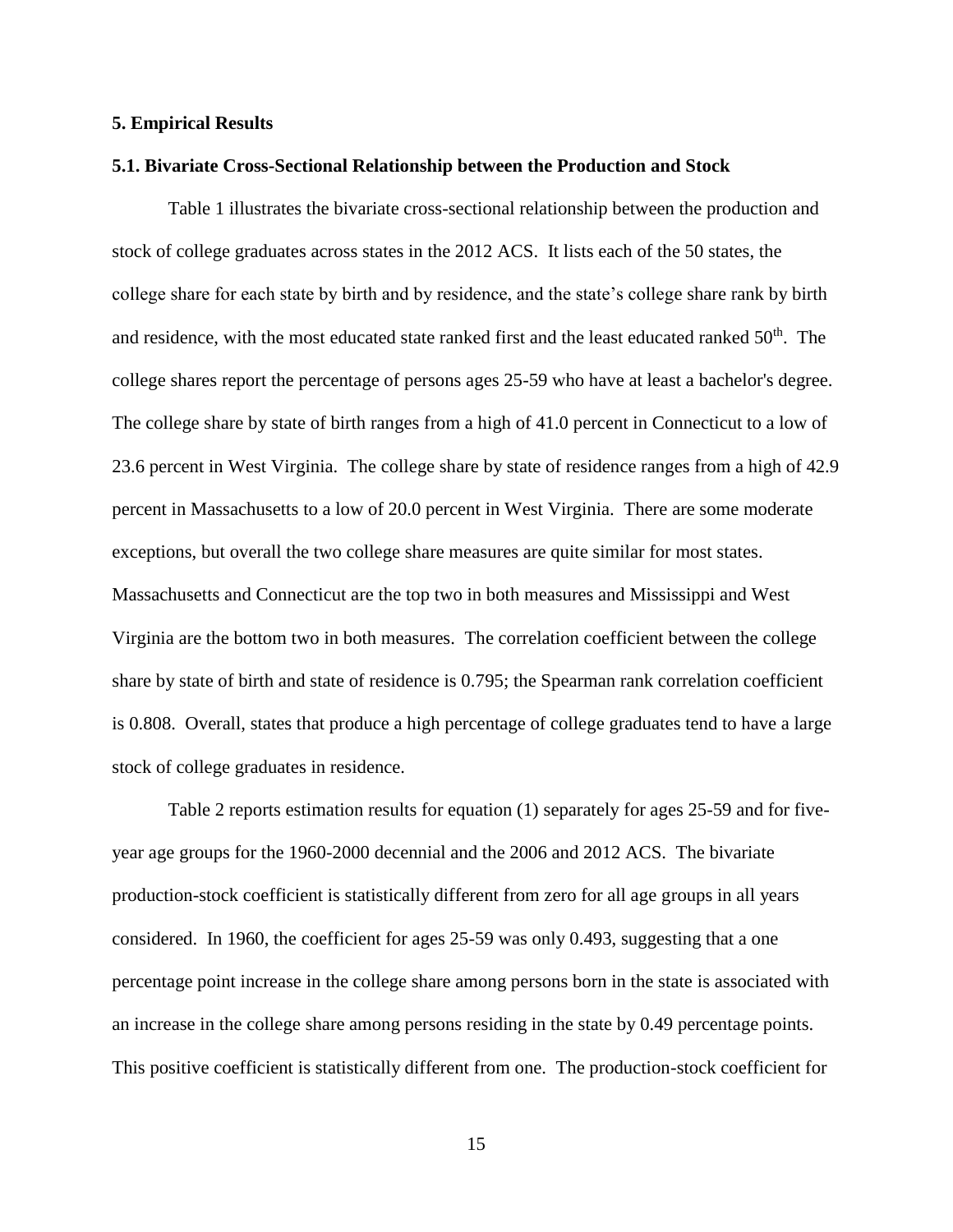ages 25-59 grows steadily over time and by 2012 the coefficient is 0.847 and is not statistically different from one at the five percent level of significance. Thus, by 2012 the cross-sectional relationship between the production and stock of college graduates ages 25-59 across states is such that a one percentage point increase in the share of college graduates from a state is associated with a nearly one percentage point increase in the share of college graduates residing in the state.

The coefficient estimates for five-year age groups also increase over time and by 2012, the coefficient estimates are not statistically different from one for ages 25-29 and 30-34. The coefficients also generally decrease by age. For 2012 the production-stock coefficient for persons ages 55-59 is "only" 0.606, which is a good bit less than one. This likely results primarily because an individual's likelihood of living in their state of birth declines as they age. Each year some members of a cohort leave and while some move back, the net effect is an increasing outflow over time. This suggests that the relationship between the production and stock of college graduates should decline with age.

While the relationships characterized in Table 2 are descriptive, the fact that the production-stock coefficient has increased so substantially over time likely has important but not fully understood implications. First, one wonders whether this trend will continue into the future and if so by how much. Will the coefficients ever significantly exceed one? What is driving the increase? At least a couple of factors may have a plausible role in the increase over time. First, migration rates have declined significantly in recent years (Molloy, Smith, and Wozniak 2011; Partridge, Rickman, Olfert, and Ali 2012). As people become less mobile, the characteristics of a state's residents will begin to look more like the characteristics of the state's natives. This is true for education, but also for other characteristics. A second yet quite different explanation is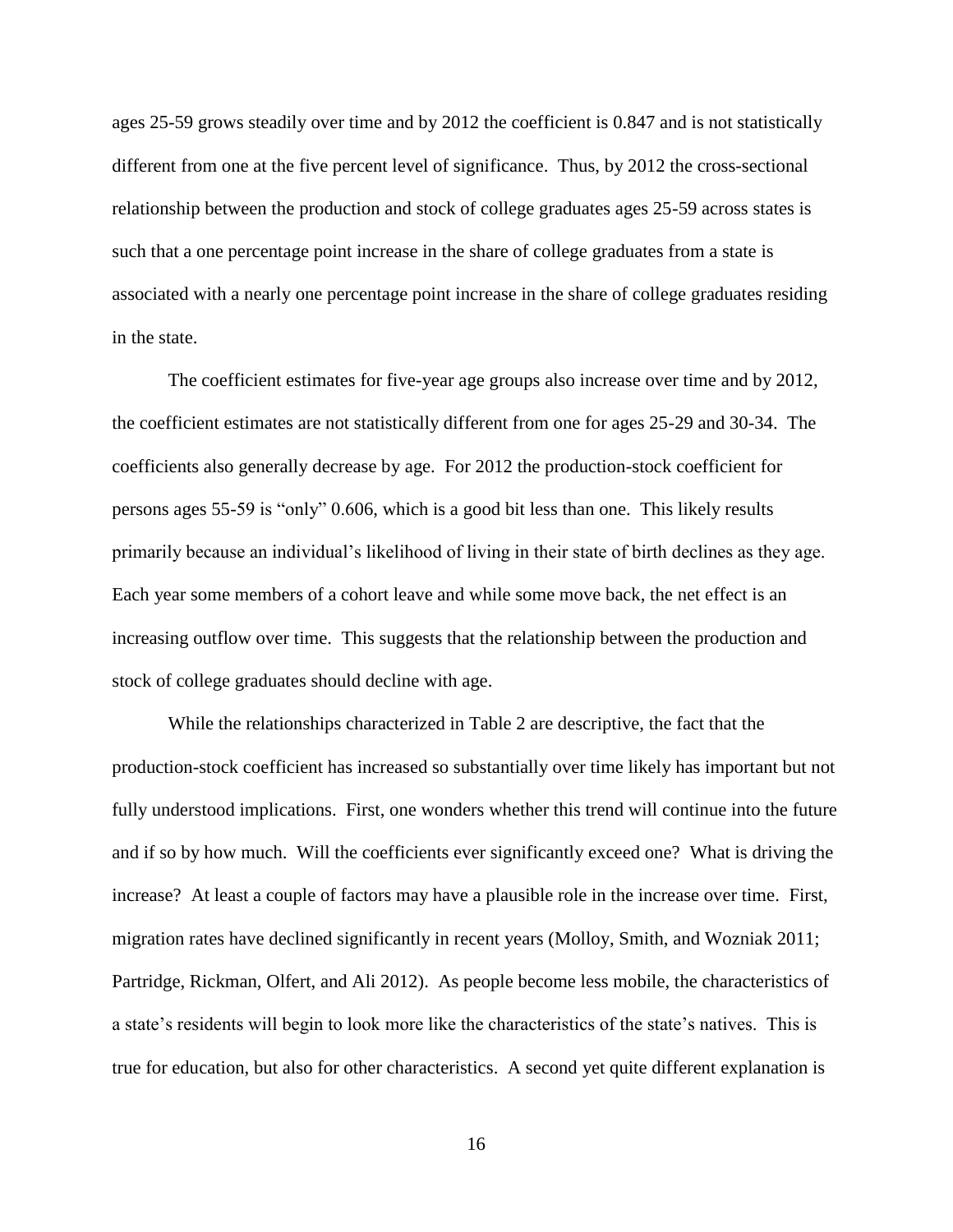that high human capital workers may be becoming increasingly complementary with other high human capital workers causing high human capital workers to cluster in specific areas and average human capital levels to diverge across space as suggested by Berry and Glaeser (2005), Moretti (2013), and Lindley and Machin (2014). The analysis here is unable to shed much light on how important these factors are for explaining the increased production-stock coefficient over time, but this increase is an important empirical finding in need of future research.

#### **5.2. OLS Effects across Cohorts within States**

Table 3 presents OLS results for equation (2) in which the variables are now measured by survey year and single year of age. Standard errors are clustered by state. The sample is the 2006-2012 ACS cohorts ages 25-49 who were born between 1963 and 1987. I use the same restrictions as when using the maternal education instrument to increase comparability of the results. The first column of Table 3 reports the regression coefficient with no controls. The second column adds age, survey year, and year-of-birth dummies. The third adds state fixed effects, and the fourth adds the time-varying state controls.

Columns 1 and 2 without the state fixed effects report similar coefficients of 0.827 and 0.815, respectively, that are statistically different from both zero and one at the one percent level of significance. These coefficients are also quite comparable to the results in Table 2 for 2006 and 2012. Adding the state fixed effects, however, reduces the coefficient to 0.521 in column 3. Adding the time-varying state controls further reduces the coefficient to 0.477 in the fourth column. The results seem to suggest that much of the cross-sectional relationship between the production and stock of college graduates is driven by time-invariant state-specific unobserved factors. However, the decrease could also be attributable to measurement error bias that is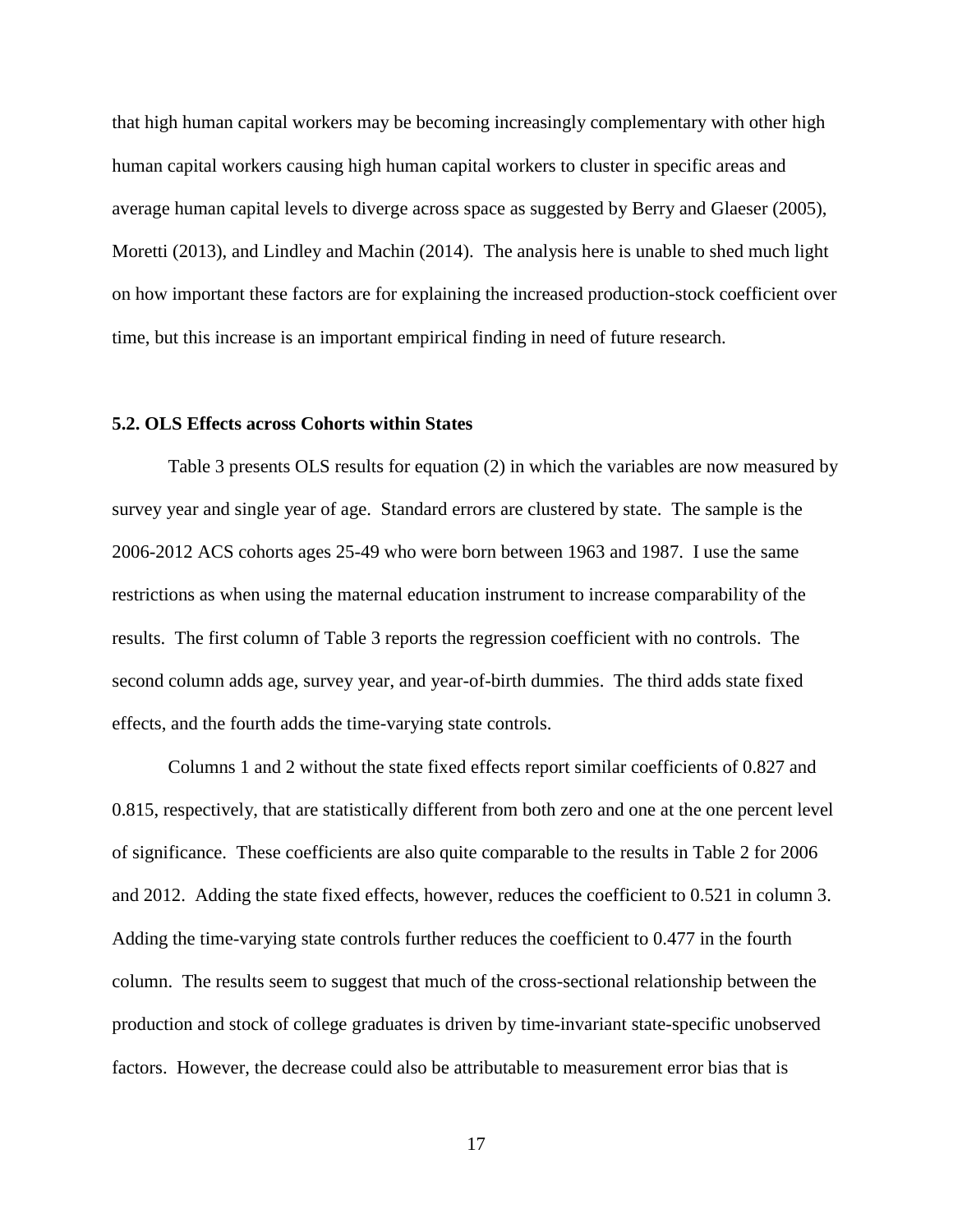exacerbated by the state fixed effects. The IV approach below will account for measurement error and other sources of bias.

#### **5.3. 2SLS Estimates Using Maternal Education as an Instrument**

Table 4 presents results for equation (2) that instrument for the production of college graduates from a state for a given age cohort using the maternal education instrument. More specifically, the instrument is the percentage of a birth cohort whose mother has at least a bachelor's degree in the 1980 or 1990 census. The sample is the 2006-2012 ACS cohorts ages 25-49 who were born between 1963 and 1987. Table 4 follows the structure of Table 3, with four columns that add progressively more control variables. Standard errors are clustered by state. The upper panel of Table 4 presents the first stage results for the excluded instrument, and the lower panel reports the 2SLS results for the birth state college share production variable. For all four columns of Table 4, the first stage coefficients for the excluded instrument are highly significant and the F-Statistics are well above 10, which satisfies a rule of thumb suggested by Stock, Yogo and Wright (2002) and Angrist and Pischke (2009) to test for weak instruments. An F-statistic greater than 10 suggests that weak instrument bias is likely to be very minimal.

The second stage coefficients for the birth state college share in Table 4 are all positive and statistically different from zero at least at the five percent level. The coefficients for the first two columns are 1.033 and 1.107, respectively, and neither is statistically significantly different from one. Adding state fixed effects reduces the coefficient to 0.870 in the third column, but it is still not significantly different from one. However, adding the time-varying state controls lowers the coefficient to 0.522, and it is significantly less than one at the five percent level. The results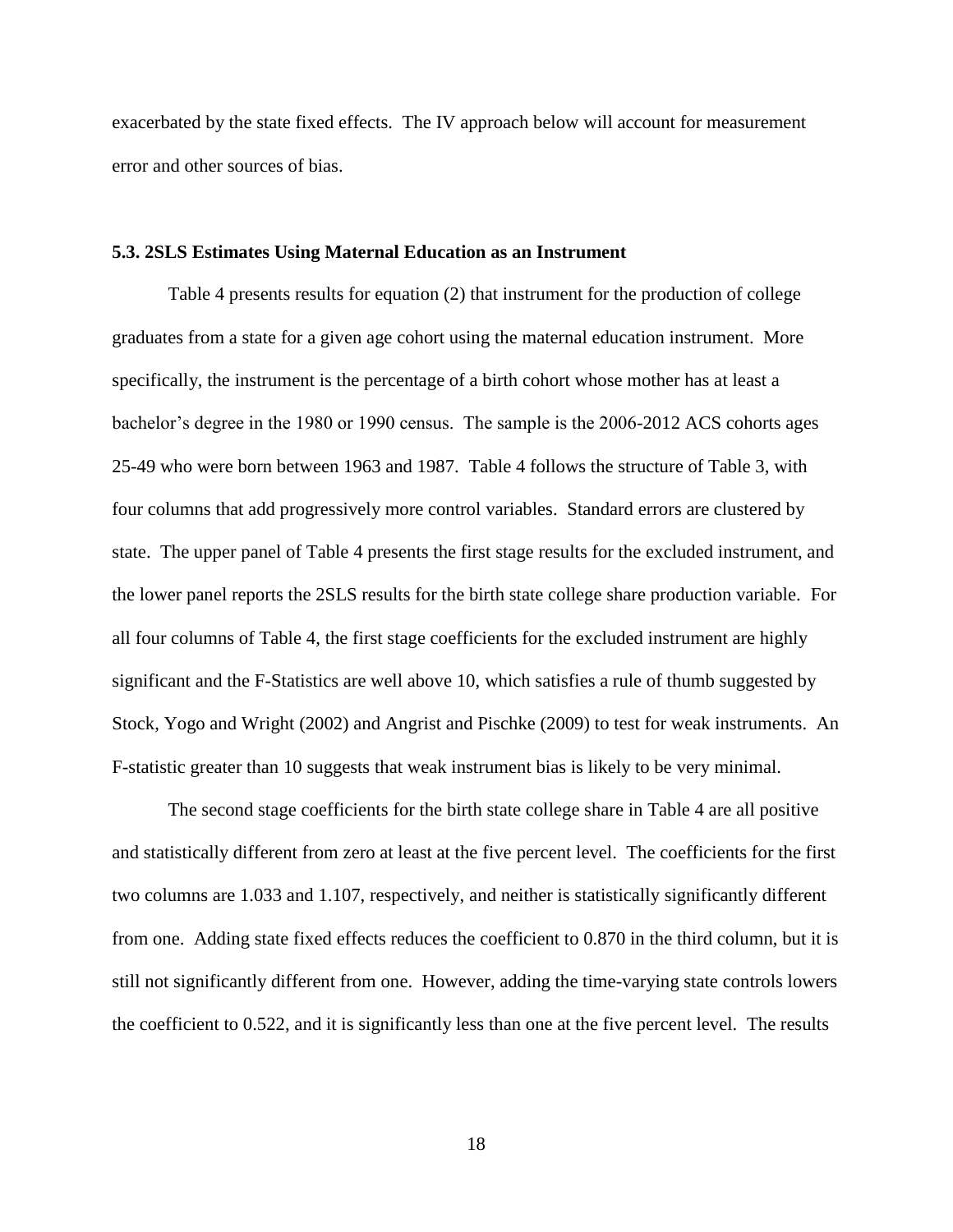confirm that controlling for state fixed effects and time-varying state characteristics are important, even when using instrumental variables.

The results in the fourth column of Table 4 are the preferred estimates. The significant coefficient of 0.522 confirms that increased production of college graduates from a state does have an economically meaningful effect on the stock of college graduates residing in the state. However, the effect is much less than proportional. The results suggest that increasing college graduation rates of a state's natives by one percentage point will increase the percentage of the state resident's with a college degree by 0.52 percentage points.

#### **5.4. Separate 2SLS Estimates for Ages 25-35 and 36-49**

 $\overline{a}$ 

The descriptive analysis in Table 2 suggests that the production-stock relationship might differ by age. I next divide the sample into two age groups, 25-35 and 36-49, and estimate separate 2SLS results for the two age groups.<sup>11</sup> Other sample restrictions correspond to those in Table 4. Results are reported in Table 5 using maternal education as an instrument and include the full set of controls. The instrument is significant in the first-stage for both age groups with F-Statistics exceeding 10.

The second stage coefficients are both positive and statistically significantly different from zero. However, the coefficient magnitude appears to vary between the two age groups. For persons ages 25-35 in column 1 the production-stock coefficients is 0.75 and is not significantly different from one. However, for ages 35-49 in column 2 the production-stock coefficient is only 0.366 and is significantly different from one. This suggests that the relationship between the production and stock of college graduates decreases with age as suggested in Table 2.

 $<sup>11</sup>$  Splitting the sample based on these ages divides the sample using the maternal education instrument exactly in</sup> half. Results are qualitatively robust to moderate changes in the age ranges considered.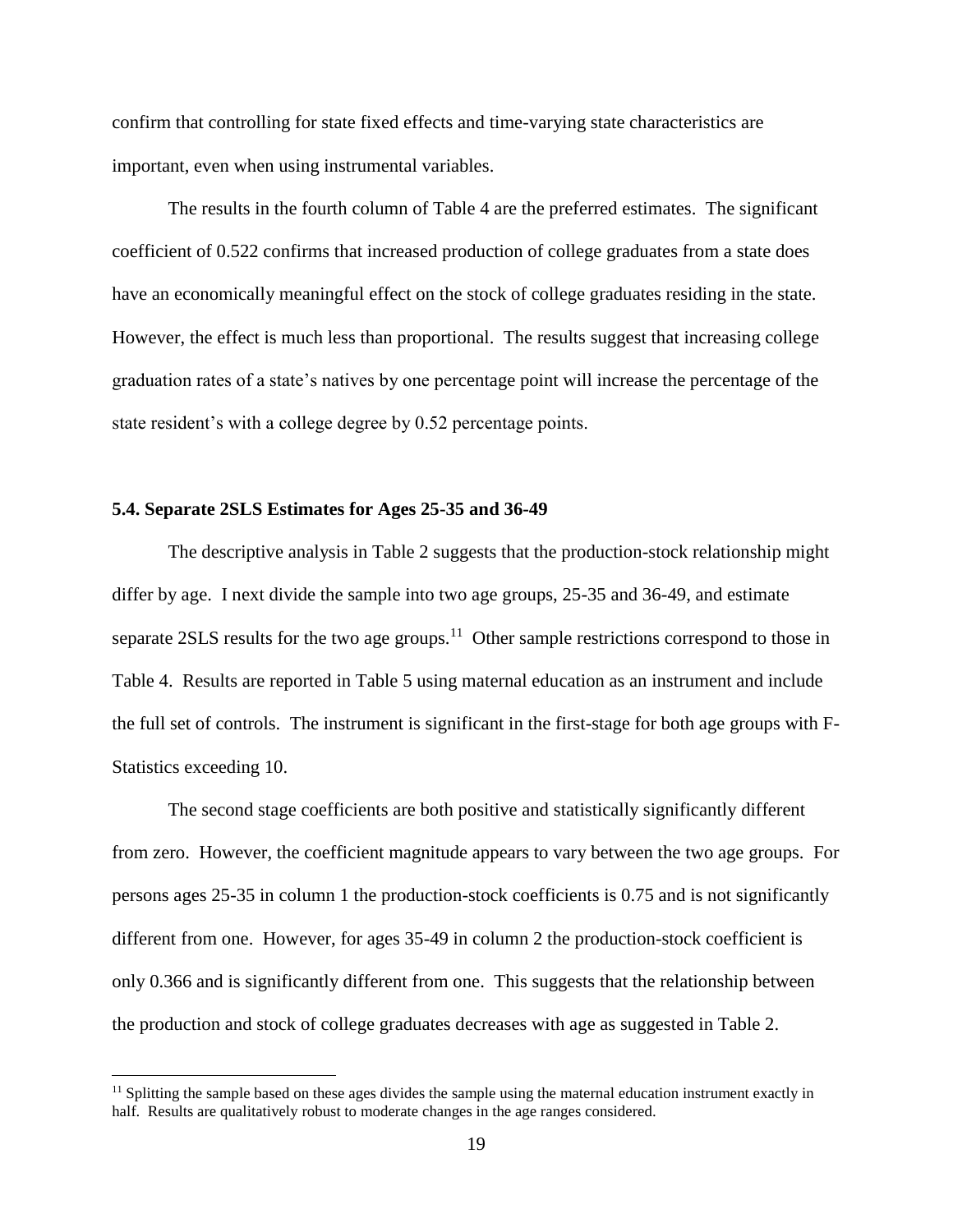However, it is worth noting that Table 2 also suggests that there may be generational effects with younger generations being less mobile in general. Generational differences could explain the results in Table 5 as well.

#### **5.5. Additional Results**

 $\overline{a}$ 

As a robustness check I also implemented a second instrumental variable (IV) strategy primarily intended to account for bias due to measurement error. This alternative IV strategy instruments for the production of college graduates from state  $s$  and cohort  $c$  observed in survey year  $t$  using the production of college graduates from state  $s$  and cohort  $c$  observed in survey year  $t - 1$ . That is, I instrument for the college share from a state of birth for a given cohort by using the one survey year lag for that cohort. If the measurement error is solely due to sampling and independent across years, this IV approach will eliminate any bias from measurement error. However, it will not address concerns about bias from omitted variables correlated with both the production and stock.

Results for this procedure are presented in Appendix Table A, which follows the same structure as Tables  $3$  and  $4<sup>12</sup>$ . The instrument is significant in the first-stage for all specifications with F-Statistics exceeding 10. The results with the full set of controls give a production-stock of coefficient of 0.638, which is not statistically different from that obtained using the maternal education instrument. Appendix Table B reports results estimating equation (2) jointly using both instruments; the second-stage coefficient estimate with the full controls is 0.557. Appendix

<sup>&</sup>lt;sup>12</sup> The sample is now the 2007-2012 ACS cohorts ages 25-49 who were born between 1963 and 1987. The 2006 ACS observation are now dropped from the second stage because I choose not to use the 2005 ACS in the instrument since persons in group quarters are excluded in that year. From a practical standpoint, the results are qualitatively robust to including the 2006 cohorts and using the 2005 ACS for the instrument. To avoid losing further observations, I use the college share at age 24 in the instrument in order to include persons age 25 in the second stage.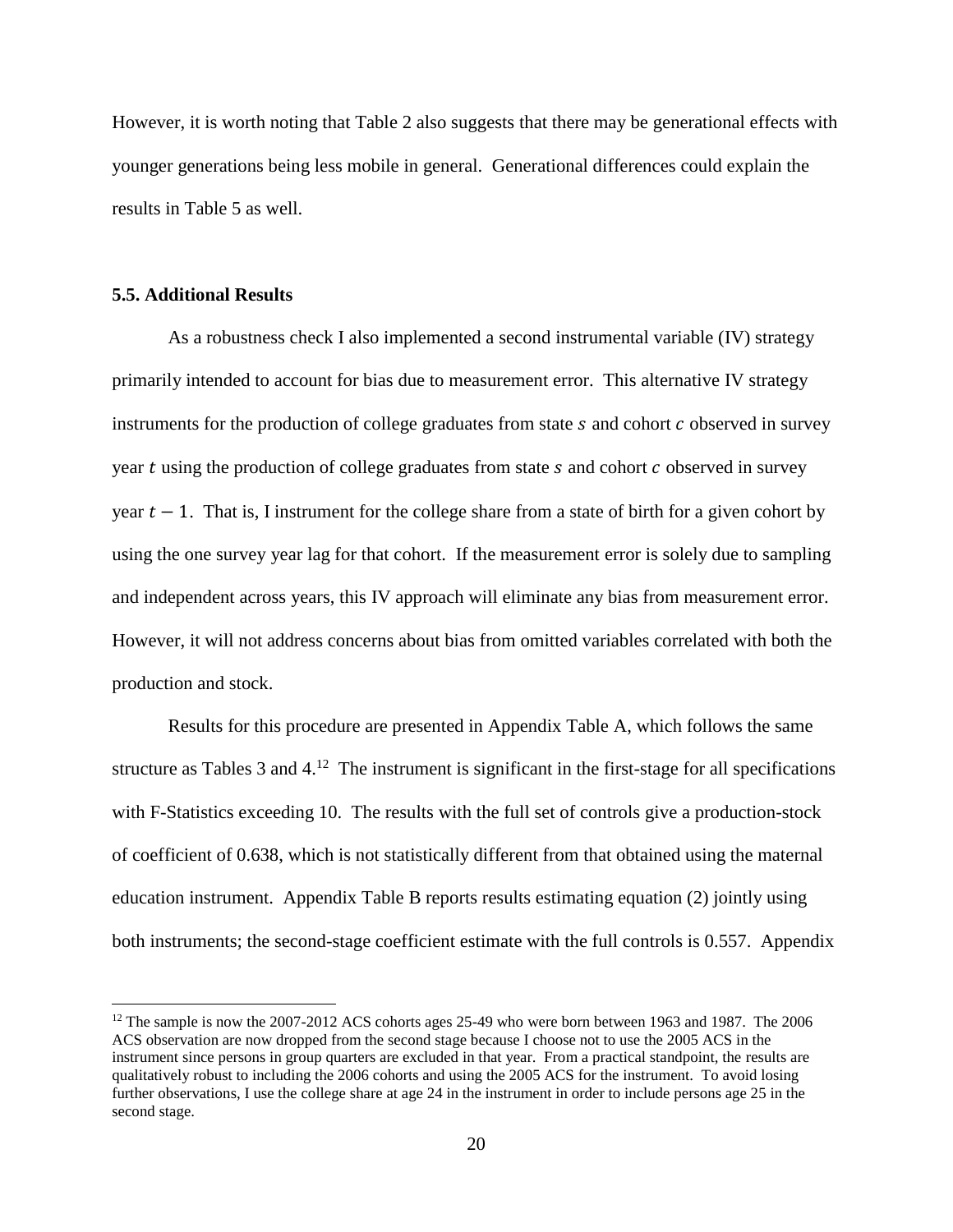Table C presents additional results by age group using the one-year lag instrument and both instruments. However, the preferred results in this paper continue to be those that use only the maternal education instrument.

#### **6. Conclusion**

College graduates are very important to state economies, but they are also especially mobile and there is a concern that out-migration may significantly reduce a state's return on public investments in college graduates. This paper examines the relationship between the production of college graduates from a state and the stock of college graduates residing in the state years later using microdata from the decennial census and American Community Survey. I measure the production of college graduates from a state by the percentage of persons of a given age born in a state who have earned at least a bachelor's degree, and I measure the stock of college graduates in a state by the percentage of the state's residents of a given age with a bachelor's degree or higher.

Cross-sectional OLS estimates suggest that the bivariate relationship between the production and stock of college graduates has increased in recent years and is nearly proportional, especially for younger persons. My preferred estimates, however, utilize state fixed effects so that identification comes from across cohorts within states. I also address potential endogeneity by instrumenting for college graduate production using lagged maternal education levels. The preferred IV results yield a point estimate for the production-stock relationship of 0.52. However, I also find that the production-stock relationship decreases with age.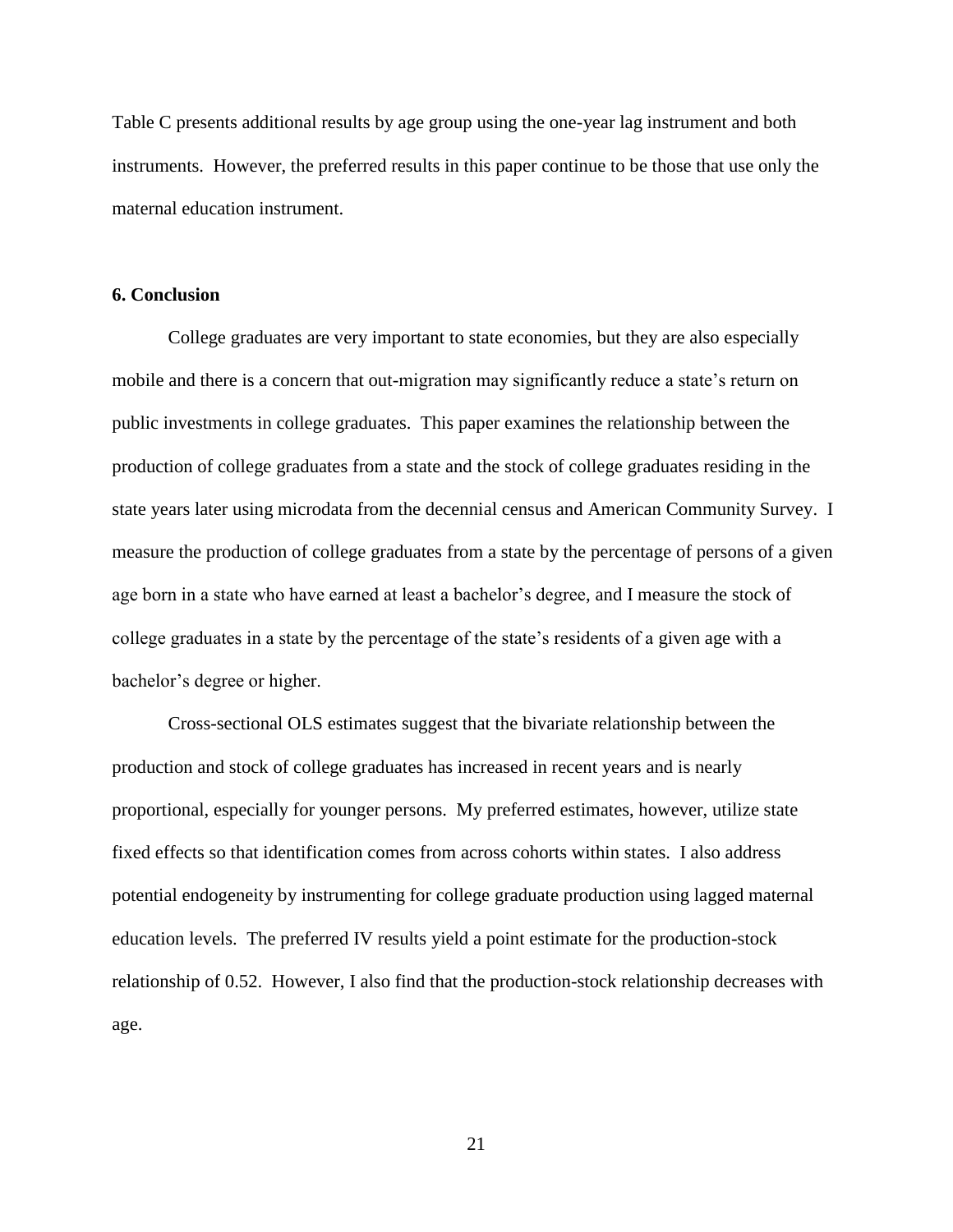The results in this paper suggest that public investments that increase college graduation rates among young people from the state can offer considerable benefits to the state. While many college graduates will leave the state after finishing their education, many others will stay, at least for some time, and help build the stock of human capital in the state. However, an important question left unanswered by this paper is how states can best increase college graduation rates among young people from the state. Over the past two decades several states have adopted state merit-based financial aid programs attempting to boost higher education in their state. Unfortunately, these merit aid programs have not increased college completion rates (Sjoquist and Winters 2015; Fitzpatrick and Jones 2012). Need-based aid programs may have some potential to increase completion, but Federal Pell grants and student loans are already sufficiently generous that financial need may not be a major obstacle to college success.

Other obstacles to college success may be more pertinent. According to the 2012 ACS, more than two-thirds of young adults have attended at least some college by age 25. However, less than half of those with some college have completed a bachelor's degree or higher, even by age 30. Clearly, getting people in the door is not the problem. The problem is that so many drop out without completing a degree, largely because of inadequate student preparation and decreases in institutional resources per student (Bound, Lovenheim and Turner 2010). Thus, states interested in growing their stock of college graduates may be well served by increasing public investments in primary, secondary, and higher education in the state that are targeted to helping students obtain a high quality education and succeed in college.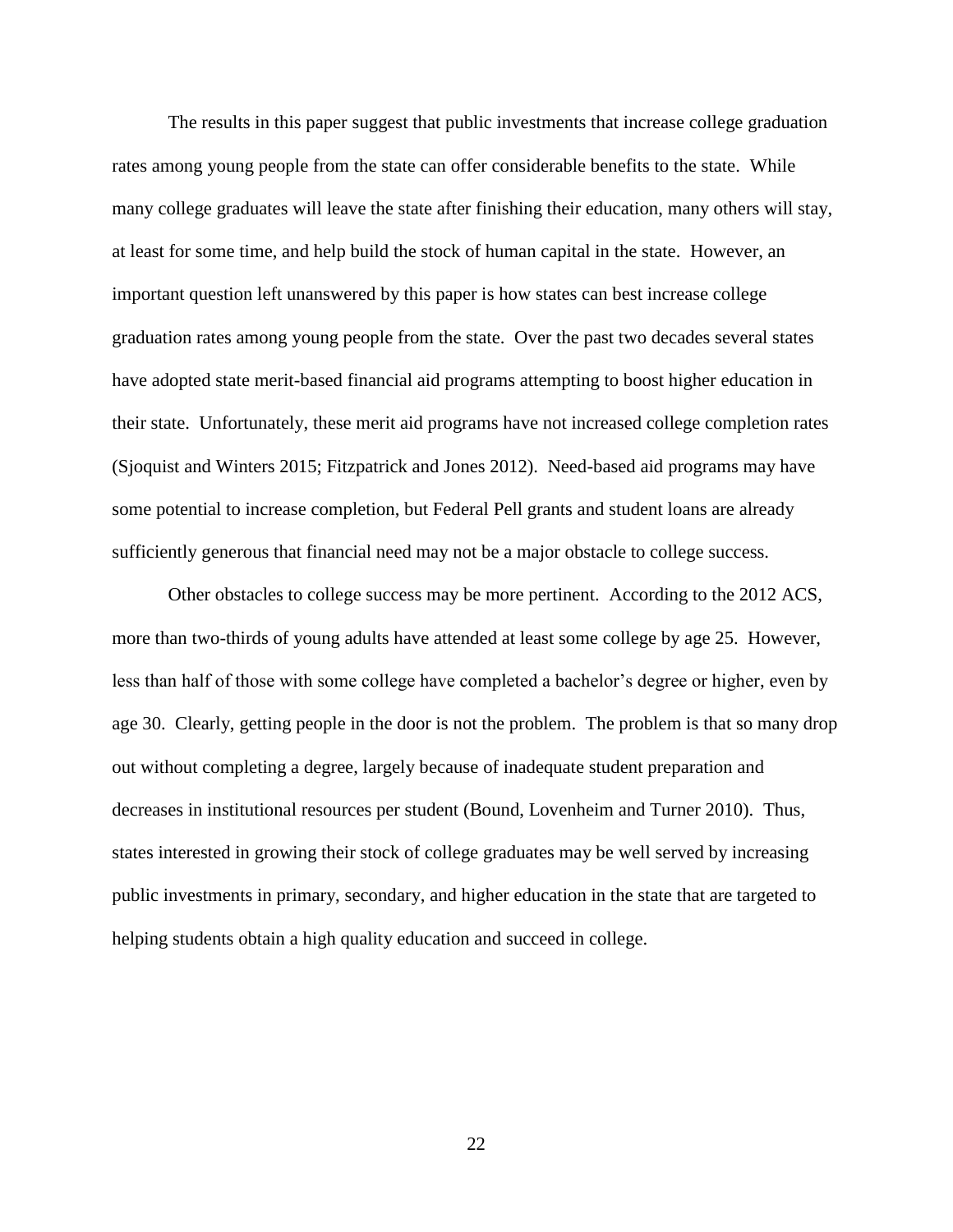#### **References**

- Abel, Jaison R. and Richard Deitz. 2012. Do colleges and universities increase their region's human capital? *Journal of Economic Geography*, 12: 667-691.
- Abel, Jaison R., Ishita Dey, and Todd M. Gabe. 2012. Productivity and the density of human capital. *Journal of Regional Science*, 52: 562-586.
- Abreu Maria, Alessandra Faggian, and Philip McCann. 2015. Migration and Inter-industry mobility of UK graduates. *Journal of Economic Geography*, Forthcoming, doi: 10.1093/jeg/lbt043.
- Angrist, Joshua D. and Jorn-Steffen Pischke. 2009. *Mostly Harmless Econometrics*. Princeton: Princeton University Press.
- Behrman, Jere R. and Mark R. Rosenzweig. 2002. Does increasing women's schooling raise the schooling of the next generation? *American Economic Review*, 92(1): 323-334.
- Berry, Christopher R., and Edward L. Glaeser. 2005. The divergence of human capital levels across cities. *Papers in Regional Science*, 84: 407-444.
- Björklund Anders, and Kjell G. Salvanes. 2011. Education and family background: Mechanisms and policies. In: Hanushek, Eric, Stephen Machin and Ludger Woessmann (eds.), *Handbook of the Economics of Education*, *Vol. 3*, Elsevier, 201-247.
- Black, Sandra E., Paul J. Devereux, Kjell G. Salvanes. 2005. Why the apple doesn't fall far: Understanding intergenerational transmission of human capital. *American Economic Review*, 95(1): 437-449.
- Bound, John, Jeffrey Groen, Gabor Kezdi, and Sarah Turner. 2004. Trade in university training: Cross-state variation in the production and stock of college-educated labor. *Journal of Econometrics*, 121(1-2): 143-173.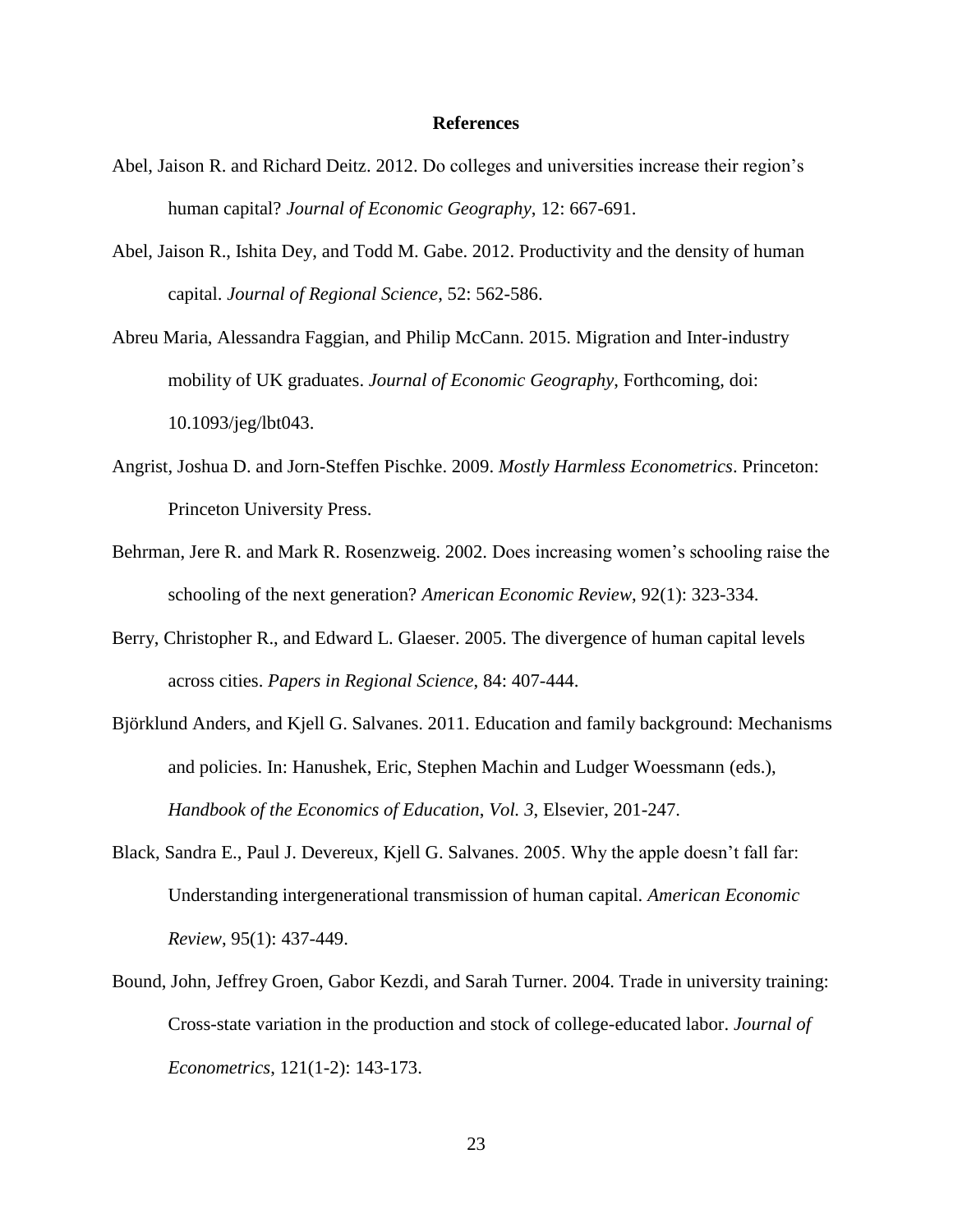- Bound, John, Michael F. Lovenheim, and Sarah Turner. 2010. Why have college completion rates declined? An analysis of changing student preparation and collegiate resources. *American Economic Journal: Applied Economics*, 2(3): 129-157.
- Brown, W. Mark and Darren M. Scott. 2012. Human capital location choice: Accounting for amenities and thick labor markets. *Journal of Regional Science*, 52(5): 787–808.
- Card, David. 1999. The causal effect of education on earnings. In: Ashenfelter, Orley and David Card (eds.), *Handbook of Labor Economics, Vol. 3*, Elsevier, 1801-1863.
- Carree, Martin, and Kristin Kronenberg. 2014. Locational choices and the costs of distance: Empirical evidence for Dutch graduates. *Spatial Economic Analysis*, 9(4): 420-435.
- Chen, Yong and Stuart S. Rosenthal. 2008. Local amenities and life-cycle migration: Do people move for jobs or fun? *Journal of Urban Economics*, 64: 519-537.
- Chevalier, Arnaud, Colm Harmon, Vincent O'Sullivan, and Ian Walker. 2013. The impact of parental income and education on the schooling of their children. *IZA Journal of Labor Economics*, 2(8): 1-22.
- Corcoran Jonathan, Alessandra Faggian, and Philip McCann. 2010. Human capital in remote and rural Australia: The role of graduate migration. *Growth and Change*, 41(2): 192-210.
- Di Cintio, Marco and Emanuele Grassi. 2013. Internal migration and wages of Italian university graduates. *Papers in Regional Science*, 92(1): 119-140.
- Faggian, Alessandra, Jonathan Corcoran, and Philip McCann. 2013. Modelling geographical graduate job search using circular statistics. *Papers in Regional Science*, 92(2): 329-343.
- Faggian, Alessandra and Rachel S. Franklin. 2014. Human capital redistribution in the USA: The migration of the college-bound. *Spatial Economic Analysis*, 9(4): 376-395.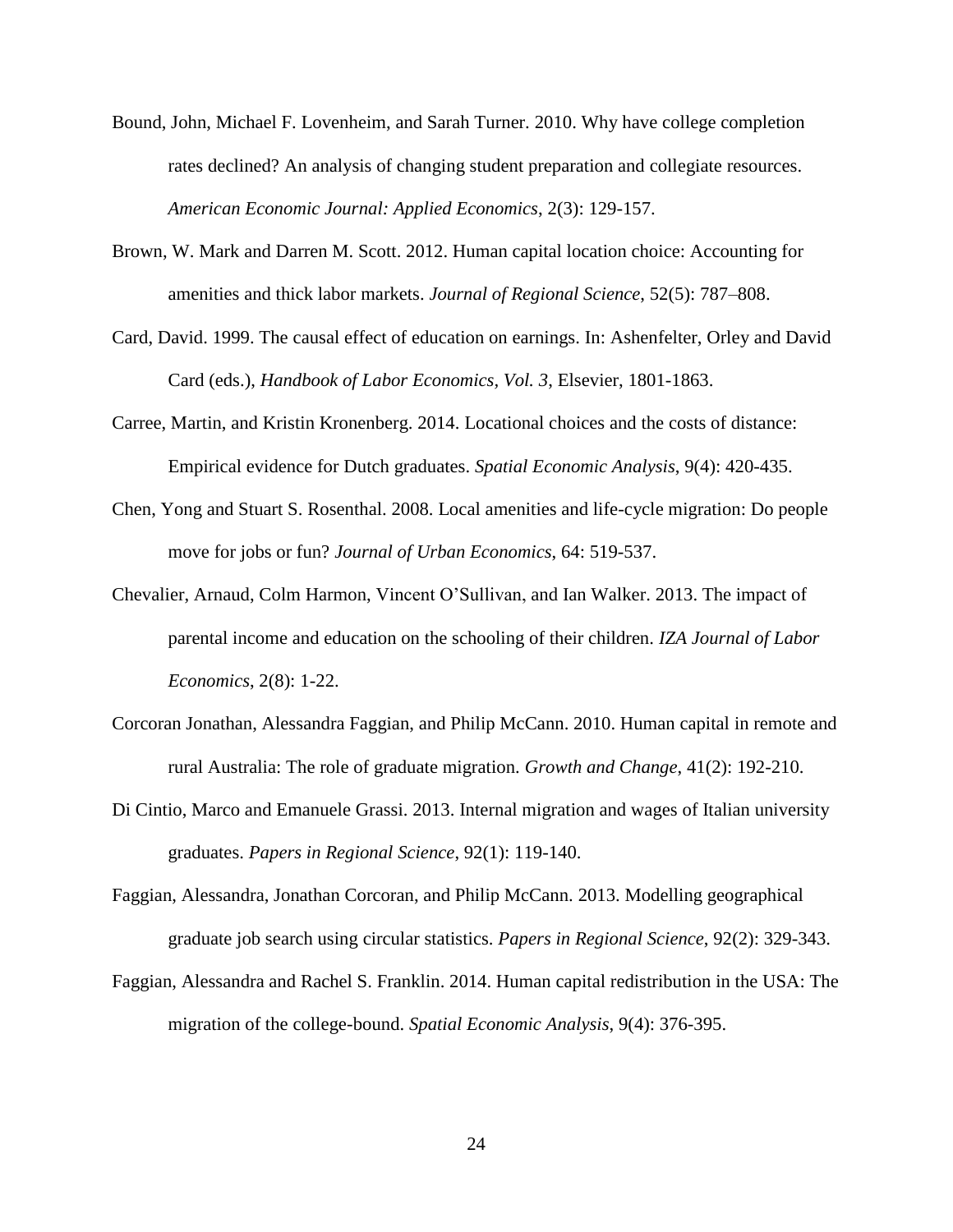- Faggian, Alessandra, Philip McCann, and Stephen Sheppard. 2007a. Some evidence that women are more mobile than men: Gender differences in UK graduate migration behavior. *Journal of Regional Science*, 47(3): 517-539.
- Faggian, Alessandra, Philip McCann, and Stephen Sheppard. 2007b. Human Capital, higher education and graduate migration: An analysis of Scottish and Welsh students. *Urban Studies*, 44(13): 2511-2528.
- Ferguson, Mark, Kamar Ali, M. Rose Olfert, and Mark D. Partridge. 2007. Voting with their feet: Jobs versus amenities. *Growth and Change,* 38(1): 77-110.
- Fitzpatrick, Maria and Damon Jones. 2012. Higher education, merit-based scholarships and postbaccalaureate migration. NBER Working Paper 18530.
- Glaeser, Edward L. and Matthew G. Resseger. 2010. The complementarity between cities and skills. *Journal of Regional Science*, 50: 221-244.
- Glaeser, Edward L., and Albert Saiz. 2004. The rise of the skilled city. *Brookings-Wharton Papers on Urban Affairs*, 47-94.
- Haapanen, Mika and Hannu Tervo. 2012. Migration of the highly educated: Evidence from residence spells of university graduates. *Journal of Regional Science*, 52(4): 587-605.
- Hansen, Høgni Kalsø and Thomas Niedomysl 2009. Migration of the creative class: Evidence from Sweden. *Journal of Economic Geography*, 9(2): 191–206.
- Hawley, Zackary B. and Jonathan C. Rork 2013. The case of state funded higher education scholarship plans and interstate brain drain. *Regional Science and Urban Economics*, 43(2): 242-249.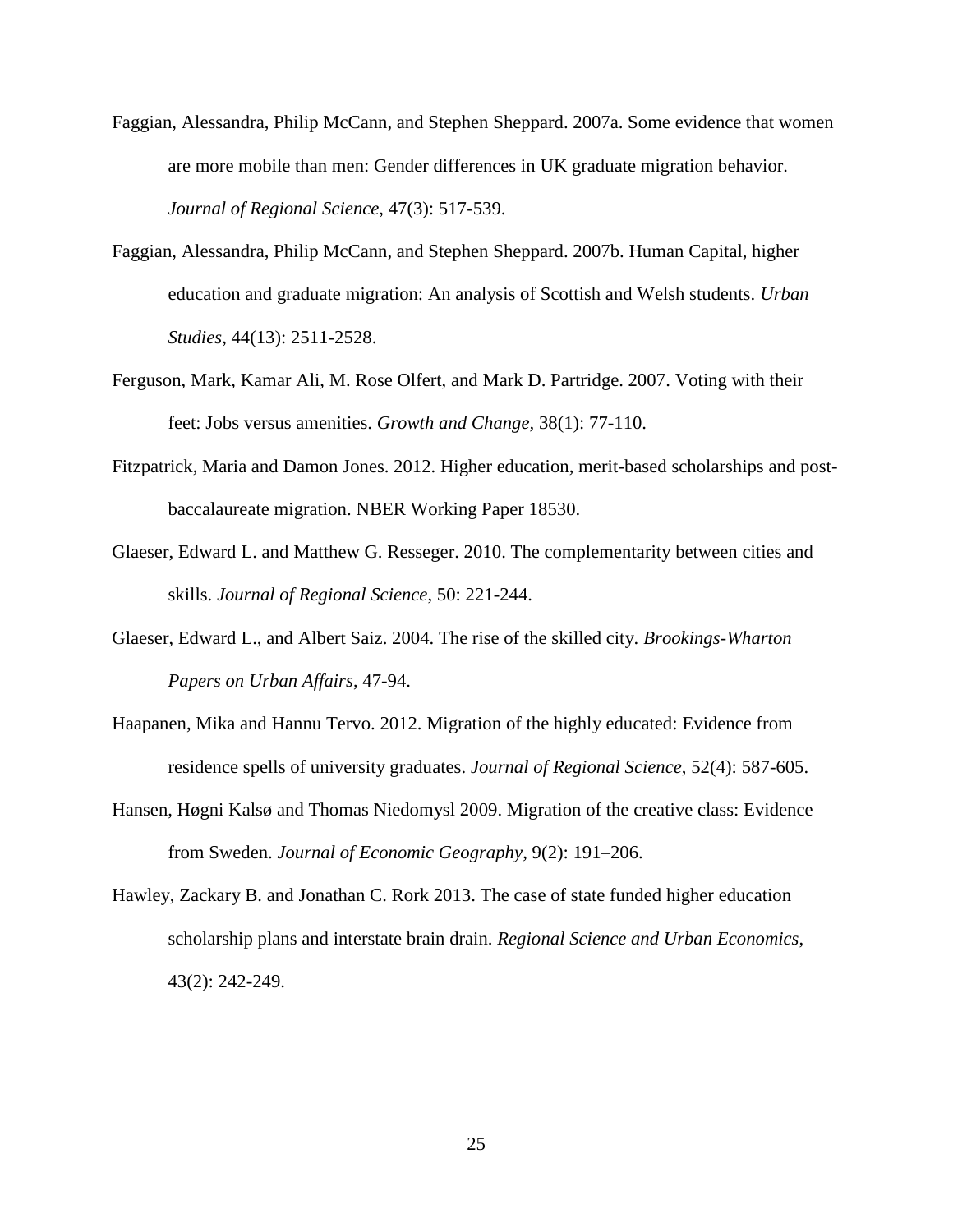- Hoogerheide, Lennart, Joern H. Block and Roy Thurik. 2012. Family background variables as instruments for education in income regressions: A Bayesian analysis. *Economics of Education Review*, 31(5): 515-523.
- Leguizamon, J. Sebastian, and George W. Hammond. 2015. Merit‐based college tuition assistance and the conditional probability of in‐state work. *Papers in Regional Science*, Forthcoming.
- Leslie, Larry L. and Paul T. Brinkman. 1987. Student price response in higher education: The student demand studies. *Journal of Higher Education*, 58(2): 181-204.
- Lindley, Joanne, and Stephen Machin. 2014. Spatial changes in labour market inequality. *Journal of Urban Economics*, 79: 121-138.
- Liu, Ye, and Jianfa Shen. 2014. Spatial patterns and determinants of skilled internal migration in China, 2000–2005. *Papers in Regional Science*, 93(4): 749-771.
- Machin, Stephen, Kjell G. Salvanes and Panu Pelkonen. 2012. Education and mobility. *Journal of the European Economic Association*, 10(2): 417-450.
- Malamud, Ofer, and Abigail K. Wozniak. 2012. The impact of college on migration: Evidence from the Vietnam generation. *Journal of Human Resources*, 47(4): 913-950.
- Marinelli, Elisabetta. 2013. Sub-national graduate mobility and knowledge flows: An exploratory analysis of onward-and return-migrants in Italy. Regional Studies 47(10): 1618-1633.
- McHenry, Peter. 2013. The relationship between schooling and migration: Evidence from compulsory schooling laws. *Economics of Education Review*, 35: 24-40.
- McHenry, Peter. 2014. The geographic distribution of human capital: Measurement of contributing mechanisms. *Journal of Region Science*, 54(2): 215-248.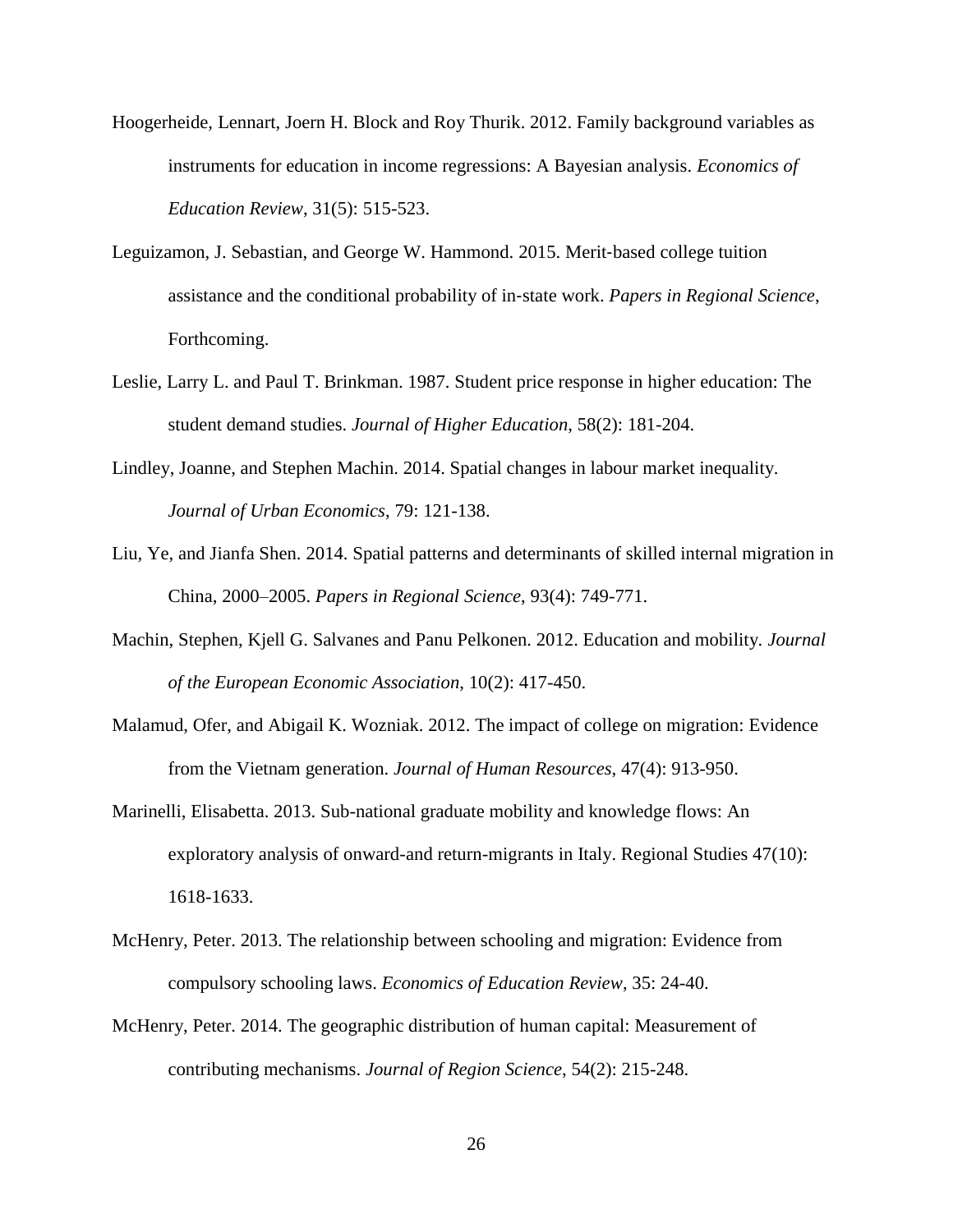- Miguélez, Ernest, and Rosina Moreno. 2014. What attracts knowledge workers? The role of space and social networks. *Journal of Regional Science*, 54(1): 33-60.
- Molloy, Raven, Christopher L. Smith, and Abigail Wozniak. 2011. Internal migration in the United States. *Journal of Economic Perspectives*, 25(3): 173-96.
- Moretti, Enrico. 2004. Estimating the social return to higher education: Evidence from longitudinal and repeated cross-sectional data. *Journal of Econometrics*, 121: 175-212.

Moretti, Enrico. 2013. *The New Geography of Jobs*. New York: Houghton Mifflin Harcourt.

- Partridge, Mark D. 2010. The dueling models: NEG vs amenity migration in explaining US engines of growth. *Papers in Regional Science,* 89(3): 513-536.
- Partridge, Mark D., Dan S. Rickman, Kamar Ali and M. Rose Olfert. 2010. Recent spatial growth dynamics in wages and housing costs: Proximity to urban production externalities and consumer amenities. *Regional Science and Urban Economics*, 40(6): 440-452.
- Partridge, Mark D., Dan S. Rickman, M. Rose Olfert, and Kamar Ali. 2012. Dwindling U.S. internal migration: Evidence of spatial equilibrium or structural shifts in local labor markets? *Regional Science and Urban Economics*, 42: 375-388.
- Rauch, James E. 1993. Productivity gains from geographic concentration of human capital: Evidence from the cities. *Journal of Urban Economics*, 34: 380-400.
- Ruggles, Steven J., Trent Alexander, Katie Genadek, Ronald Goeken, Matthew B. Schroeder, and Matthew Sobek 2010. Integrated Public Use Microdata Series: Version 5.0 [Machine-readable database]. Minneapolis: University of Minnesota.
- Scott, Allen J. 2010. Jobs or amenities? Destination choices of migrant engineers in the USA. *Papers in Regional Science*, 89(1): 43-63.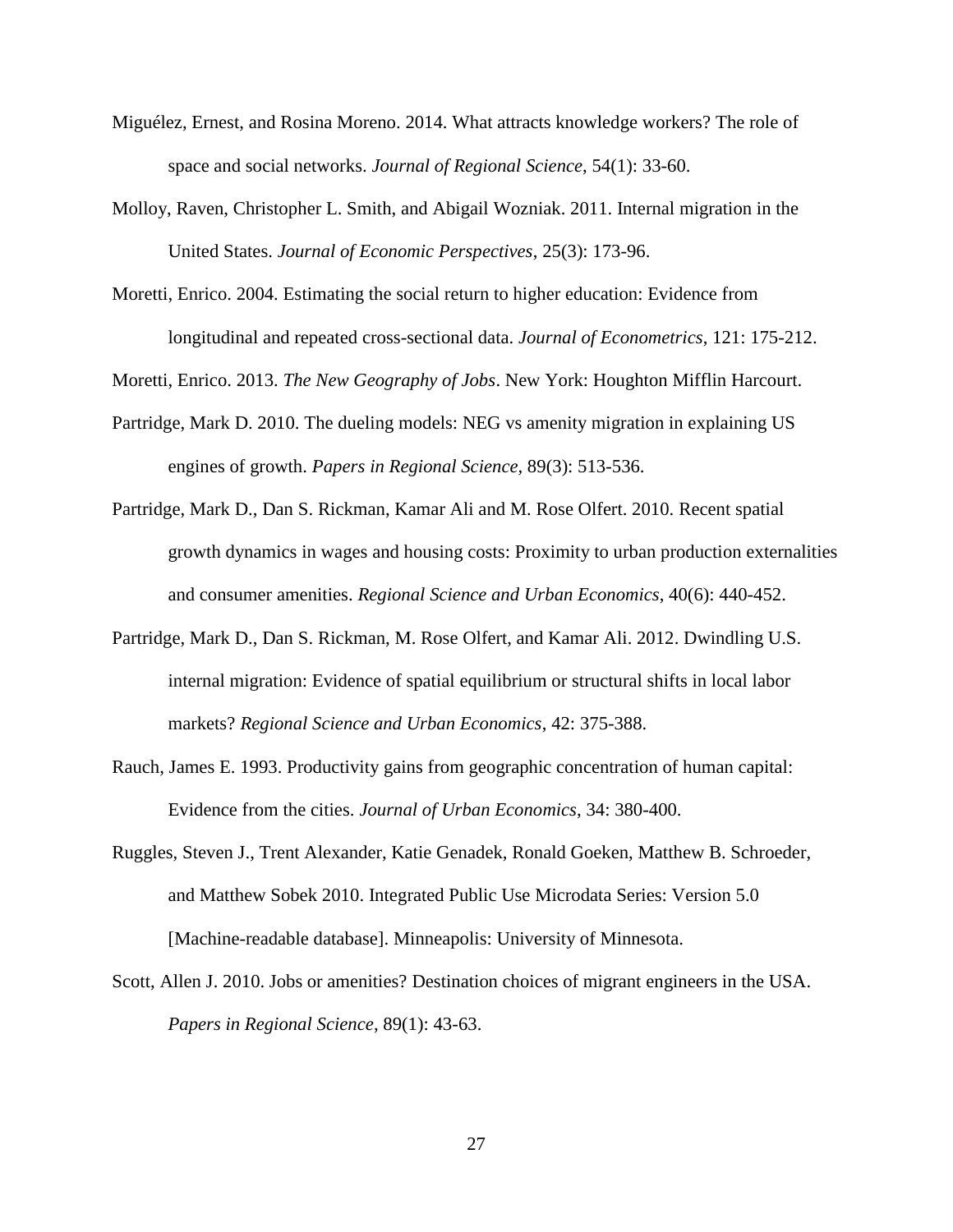- Shapiro, Jesse M. 2006. Smart cities: Quality of life, productivity, and the growth effects of human capital. *Review of Economics and Statistics*, 88: 324-335.
- Simon, Curtis J. 1998. Human capital and metropolitan employment growth. *Journal of Urban Economics*, 43: 223-243.
- Simon, Curtis J. and Clark Nardinelli. 2002. Human capital and the rise of American cities, 1900–1990. *Regional Science and Urban Economics*, 32: 59-96.
- Sjoquist, David L., and John V. Winters 2014. Merit aid and post-college retention in the state. *Journal of Urban Economics*, 80: 39-50.
- Sjoquist, David L. and John V. Winters. 2015. State merit-based financial aid programs and college attainment. *Journal of Regional Science*, Forthcoming.
- Stock, James, Jonathan Wright, and Motohiro Yogo. 2002. A survey of weak instruments and weak identification in generalized method of moments. *Journal of Business & Economic Statistics*, 20(4): 518-29.
- Trostel, Philip A. 2010. The impact of new college graduates on intrastate labor markets. *Journal of Education Finance*, 36(2): 186-213.
- Venhorst, Viktor A. 2013. Graduate migration and regional familiarity. *Tijdschrift Voor Economische en Sociale Geografie*, 104(1), 109-119.
- Waldorf. Brigitte S. 2009. Is human capital accumulation a self-propelling process? Comparing educational attainment levels of movers and stayers. *Annals of Regional Science*, 43: 323- 344.
- Whisler, Ronald L., Brigitte S. Waldorf, Gordon F. Mulligan, and David A. Plane. 2008. Quality of life and the migration of the college-educated: A life-course approach. *Growth and Change*, 39: 58-94.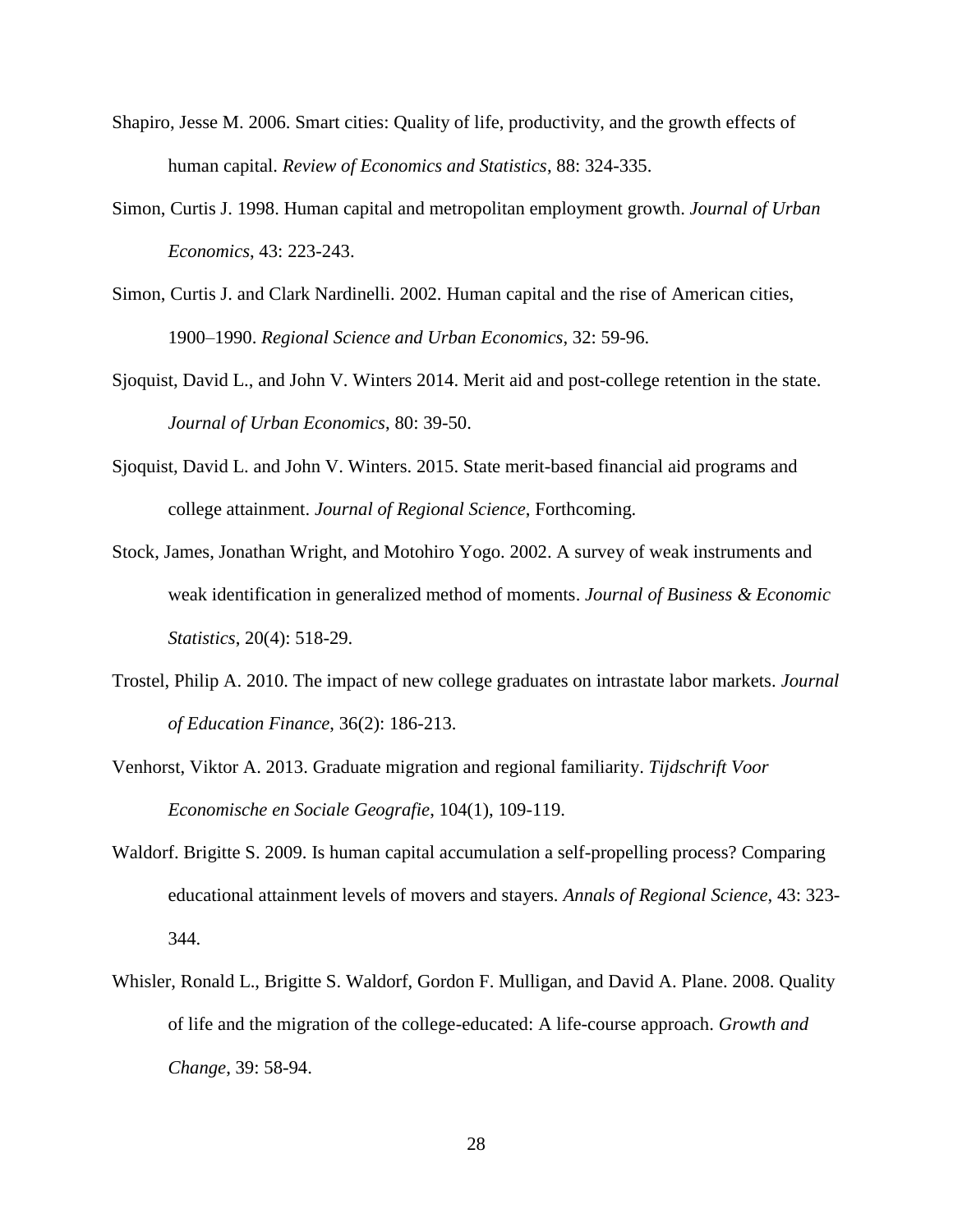- Winters, John V. 2011a. Human capital, higher education institutions, and quality of life. *Regional Science and Urban Economics*, 41(5): 446-454.
- Winters, John V., 2011b. Why are smart cities growing? Who moves and who stays. *Journal of Regional Science*, 51(2): 253-270.
- Winters, John V. 2013. Human capital externalities and employment differences across metropolitan areas of the USA. *Journal of Economic Geography*, 13(5): 799-822.
- Winters, John V. 2015. Estimating the returns to schooling using cohort-level maternal education as an instrument. *Economics Letters*, 126: 25-27.
- Zheng, Liang. 2015. What city amenities matter in attracting smart people? *Papers in Regional Science*, Forthcoming.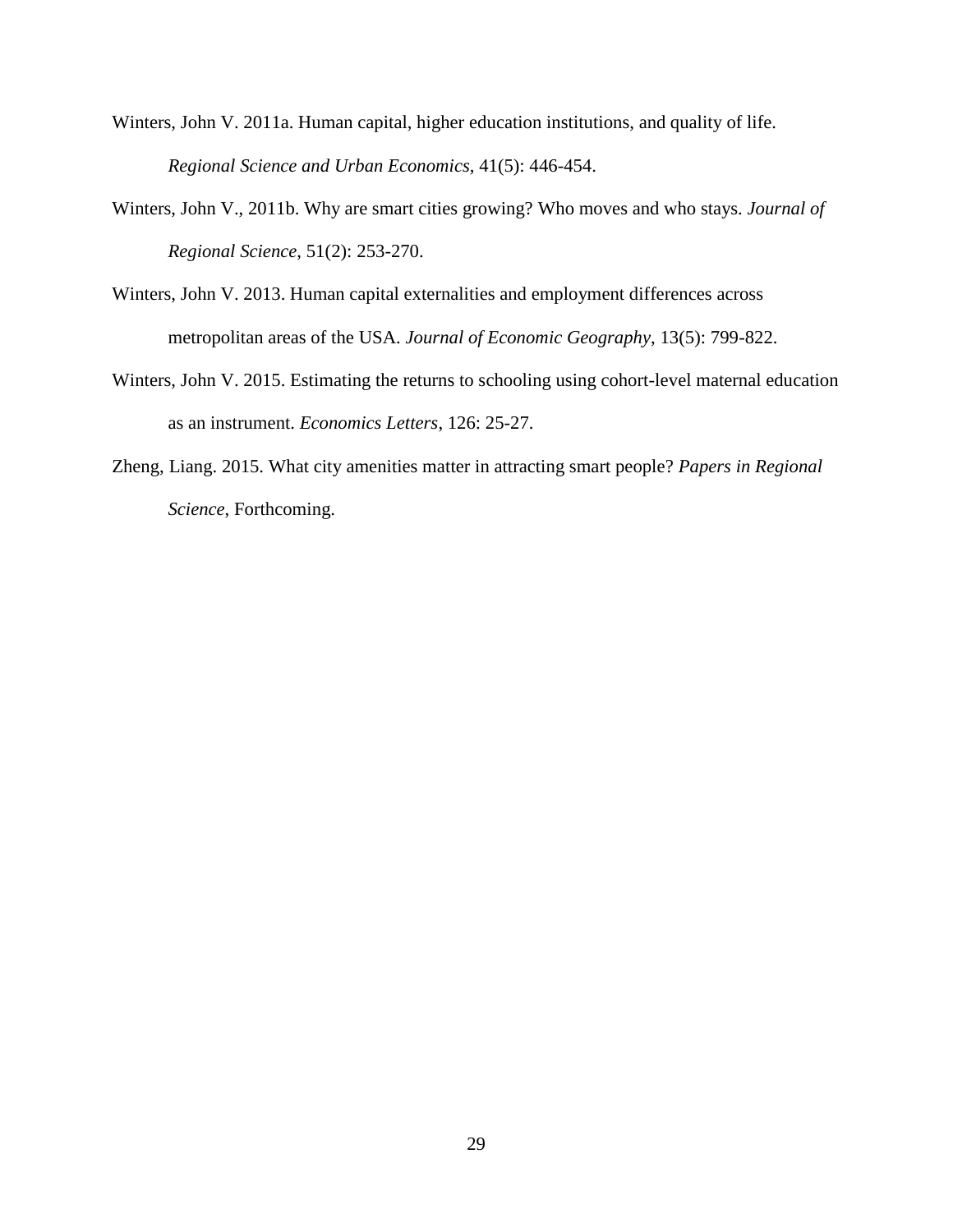| <b>State</b>   | State of Birth |               | <b>State of Residence</b> |                      |
|----------------|----------------|---------------|---------------------------|----------------------|
| Name           | Rank           | College Share | Rank                      | <b>College Share</b> |
| Alabama        | 47             | 24.7          | 43                        | 24.9                 |
| Alaska         | 37             | 25.9          | 27                        | 28.7                 |
| Arizona        | 42             | 25.2          | 35                        | 27.3                 |
| Arkansas       | 43             | 25.2          | 47                        | 22.3                 |
| California     | 29             | 29.7          | 17                        | 31.5                 |
| Colorado       | 14             | 33.9          | 5                         | 38.5                 |
| Connecticut    | $\mathbf{1}$   | 41.0          | $\overline{2}$            | 39.7                 |
| Delaware       | 17             | 33.1          | 16                        | 31.6                 |
| Florida        | 34             | 26.9          | 34                        | 27.4                 |
| Georgia        | 44             | 25.1          | 23                        | 29.8                 |
| Hawaii         | 16             | 33.1          | 18                        | 31.4                 |
| Idaho          | 28             | 29.7          | 39                        | 25.9                 |
| Illinois       | 12             | 34.3          | 11                        | 34.2                 |
| Indiana        | 32             | 28.3          | 42                        | 25.0                 |
| Iowa           | 9              | 34.9          | 24                        | 29.6                 |
| Kansas         | 15             | 33.5          | 15                        | 32.0                 |
| Kentucky       | 48             | 24.5          | 45                        | 23.5                 |
| Louisiana      | 45             | 25.0          | 46                        | 23.0                 |
| Maine          | 36             | 26.6          | 30                        | 28.3                 |
| Maryland       | 19             | 32.4          | $\overline{4}$            | 38.8                 |
| Massachusetts  | $\overline{2}$ | 40.8          | $\mathbf{1}$              | 42.9                 |
| Michigan       | 25             | 30.1          | 31                        | 28.0                 |
| Minnesota      | $8\,$          | 35.6          | 10                        | 35.4                 |
| Mississippi    | 49             | 24.3          | 49                        | 21.1                 |
| Missouri       | 24             | 30.3          | 29                        | 28.3                 |
| Montana        | 20             | 32.3          | $28\,$                    | 28.4                 |
| Nebraska       | 5              | 36.4          | 13                        | 32.7                 |
| Nevada         | 39             | 25.5          | 48                        | 22.1                 |
| New Hampshire  | 10             | 34.4          | $\tau$                    | 36.7                 |
| New Jersey     | $\overline{4}$ | 39.0          | 3                         | 39.3                 |
| New Mexico     | 41             | 25.3          | 40                        | 25.4                 |
| New York       | 3              | 39.2          | 8                         | 36.2                 |
| North Carolina | 38             | 25.5          | 26                        | 29.0                 |
| North Dakota   | $\tau$         | 36.0          | 20                        | 31.1                 |
| Ohio           | 27             | 29.8          | 36                        | 27.3                 |
| Oklahoma       | 31             | 28.7          | 44                        | 24.1                 |
| Oregon         | 33             | 27.8          | 22                        | 30.6                 |
| Pennsylvania   | 13             | 34.1          | 19                        | 31.4                 |
| Rhode Island   | 6              | 36.0          | 12                        | 33.0                 |
| South Carolina | 46             | 24.9          | 37                        |                      |
| South Dakota   | 18             | 32.7          | 32                        | 26.3                 |
| Tennessee      | 40             | 25.4          |                           | 27.8                 |
|                |                |               | 38                        | 26.3                 |
| Texas          | 35             | 26.8          | 33                        | 27.5                 |
| Utah           | 21             | 32.0          | 21                        | 30.7                 |
| Vermont        | 22             | 30.8          | 9                         | 36.2                 |
| Virginia       | 30             | 29.6          | 6                         | 37.9                 |
| Washington     | 23             | 30.5          | 14                        | 32.1                 |
| West Virginia  | 50             | 23.6          | 50                        | 20.0                 |
| Wisconsin      | 11             | 34.4          | 25                        | 29.4                 |
| Wyoming        | 26             | 29.9          | 41                        | 25.1                 |

Table 1: College Shares by State of Birth and State of Residence, 2012 ACS

Notes: the college shares report the percentage of persons ages 25-59 who have at least a bachelor's degree.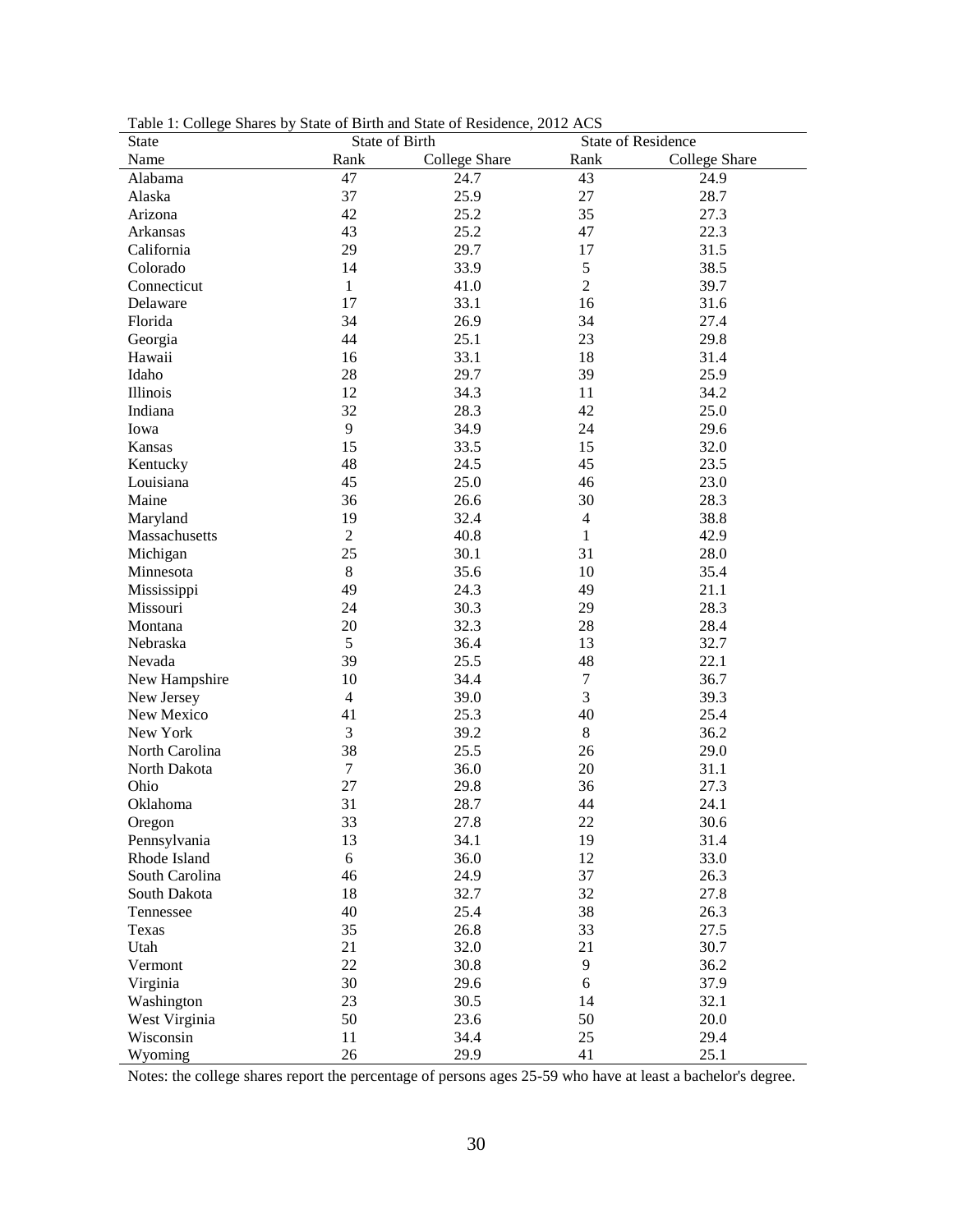|  | Table 2: Cross-Sectional OLS Effects of Graduate Production on the Stock of College Graduates |  |  |  |  |  |  |  |  |
|--|-----------------------------------------------------------------------------------------------|--|--|--|--|--|--|--|--|
|--|-----------------------------------------------------------------------------------------------|--|--|--|--|--|--|--|--|

| Year       | Table 2. Cross Dectional OLS Lifects of Graduate Froudelion on the Stock of Concert Graduates<br>1960 | 1970          | 1980          | 1990          | 2000          | 2006          | 2012          |
|------------|-------------------------------------------------------------------------------------------------------|---------------|---------------|---------------|---------------|---------------|---------------|
| Ages 25-59 | 0.493                                                                                                 | 0.529         | 0.559         | 0.641         | 0.680         | 0.761         | 0.847         |
|            | $(0.042)$ ***                                                                                         | $(0.058)$ *** | $(0.072)$ *** | $(0.089)$ *** | $(0.100)$ *** | $(0.088)$ *** | $(0.083)$ *** |
| Ages 25-29 | 0.587                                                                                                 | 0.573         | 0.598         | 0.809         | 0.883         | 0.871         | 0.965         |
|            | $(0.050)$ ***                                                                                         | $(0.057)$ *** | $(0.061)$ *** | $(0.092)$ *** | $(0.072)$ *** | $(0.073)$ *** | $(0.086)$ *** |
| Ages 30-34 | 0.545                                                                                                 | 0.549         | 0.567         | 0.780         | 0.813         | 0.926         | 0.989         |
|            | $(0.046)$ ***                                                                                         | $(0.063)$ *** | $(0.070)$ *** | $(0.087)$ *** | $(0.087)$ *** | $(0.069)$ *** | $(0.082)$ *** |
| Ages 35-39 | 0.485                                                                                                 | 0.562         | 0.593         | 0.609         | 0.722         | 0.818         | 0.816         |
|            | $(0.050)$ ***                                                                                         | $(0.062)$ *** | $(0.086)$ *** | $(0.094)$ *** | $(0.112)$ *** | $(0.092)$ *** | $(0.078)$ *** |
| Ages 40-44 | 0.510                                                                                                 | 0.495         | 0.597         | 0.564         | 0.652         | 0.753         | 0.755         |
|            | $(0.047)$ ***                                                                                         | $(0.063)$ *** | $(0.082)$ *** | $(0.096)$ *** | $(0.129)$ *** | $(0.107)$ *** | $(0.112)$ *** |
| Ages 45-49 | 0.471                                                                                                 | 0.478         | 0.553         | 0.593         | 0.569         | 0.705         | 0.690         |
|            | $(0.060)$ ***                                                                                         | $(0.065)$ *** | $(0.078)$ *** | $(0.093)$ *** | $(0.113)$ *** | $(0.133)$ *** | $(0.117)$ *** |
| Ages 50-54 | 0.483                                                                                                 | 0.506         | 0.524         | 0.545         | 0.546         | 0.595         | 0.710         |
|            | $(0.049)$ ***                                                                                         | $(0.067)$ *** | $(0.070)$ *** | $(0.086)$ *** | $(0.098)$ *** | $(0.114)$ *** | $(0.120)$ *** |
| Ages 55-59 | 0.342                                                                                                 | 0.434         | 0.485         | 0.559         | 0.564         | 0.554         | 0.606         |
|            | $(0.064)$ ***                                                                                         | $(0.061)$ *** | $(0.082)$ *** | $(0.086)$ *** | $(0.098)$ *** | $(0.091)$ *** | $(0.125)$ *** |

Notes: Each 2x1 cell reports results for a separate OLS regression with 50 observations, one for each state. The dependent variable is the state of residence college share for the particular age group, and the explanatory variable is the state of birth college share for the same age group. The college share for each refers to the percentage of persons who have earned at least a bachelor's degree. Standard errors in parentheses are heteroskedasticity-robust. \*\*\*Statistically significantly different from zero at the 1% level of significance.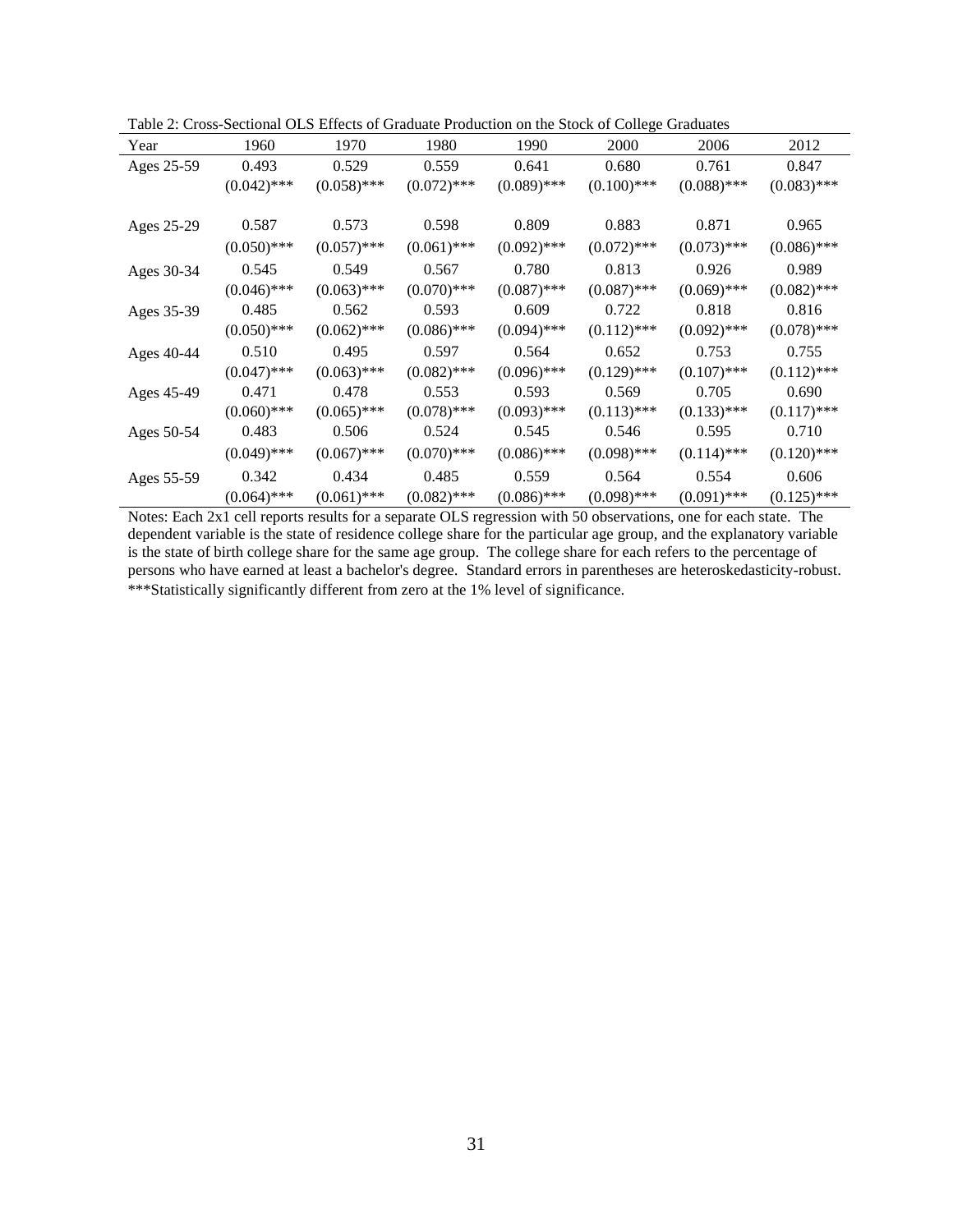| $\overline{\phantom{a}}$         | Č                |                |                |               |
|----------------------------------|------------------|----------------|----------------|---------------|
|                                  | $\left(1\right)$ | (2)            | (3)            | (4)           |
| <b>Birth State College Share</b> | 0.827            | 0.815          | 0.521          | 0.477         |
|                                  | $(0.051)$ ***    | $(0.059)$ ***  | $(0.030)$ ***  | $(0.025)$ *** |
| Age Dummies                      | No               | Yes            | Yes            | <b>Yes</b>    |
| <b>Year Dummies</b>              | N <sub>0</sub>   | Yes            | Yes            | Yes           |
| <b>Year of Birth Dummies</b>     | No               | Yes            | Yes            | Yes           |
| <b>State Dummies</b>             | No               | N <sub>0</sub> | Yes            | Yes           |
| Cohort Sex & Race/Ethnicity      | N <sub>0</sub>   | N <sub>0</sub> | N <sub>0</sub> | Yes           |
| <b>Other Cohort Controls</b>     | No               | N <sub>0</sub> | N <sub>0</sub> | Yes           |
| Number of Age-Year-State Cohorts | 7700             | 7700           | 7700           | 7700          |

Table 3: OLS Results Explaining the Stock of College Graduates For Cohorts Born 1963-1987

Notes: The dependent variable is the state of residence college share by age and survey year. The college share, sex, and race/ethnicity explanatory variables are measured by birth state, age, and survey year. Other cohort controls include the unemployment rate, college-high school log wage gap, log cohort size, log median household income, and a state merit-aid program dummy measured based on state of birth at age 18. Standard errors are clustered by state.

\*\*\*Statistically significantly different from zero at the 1% level of significance.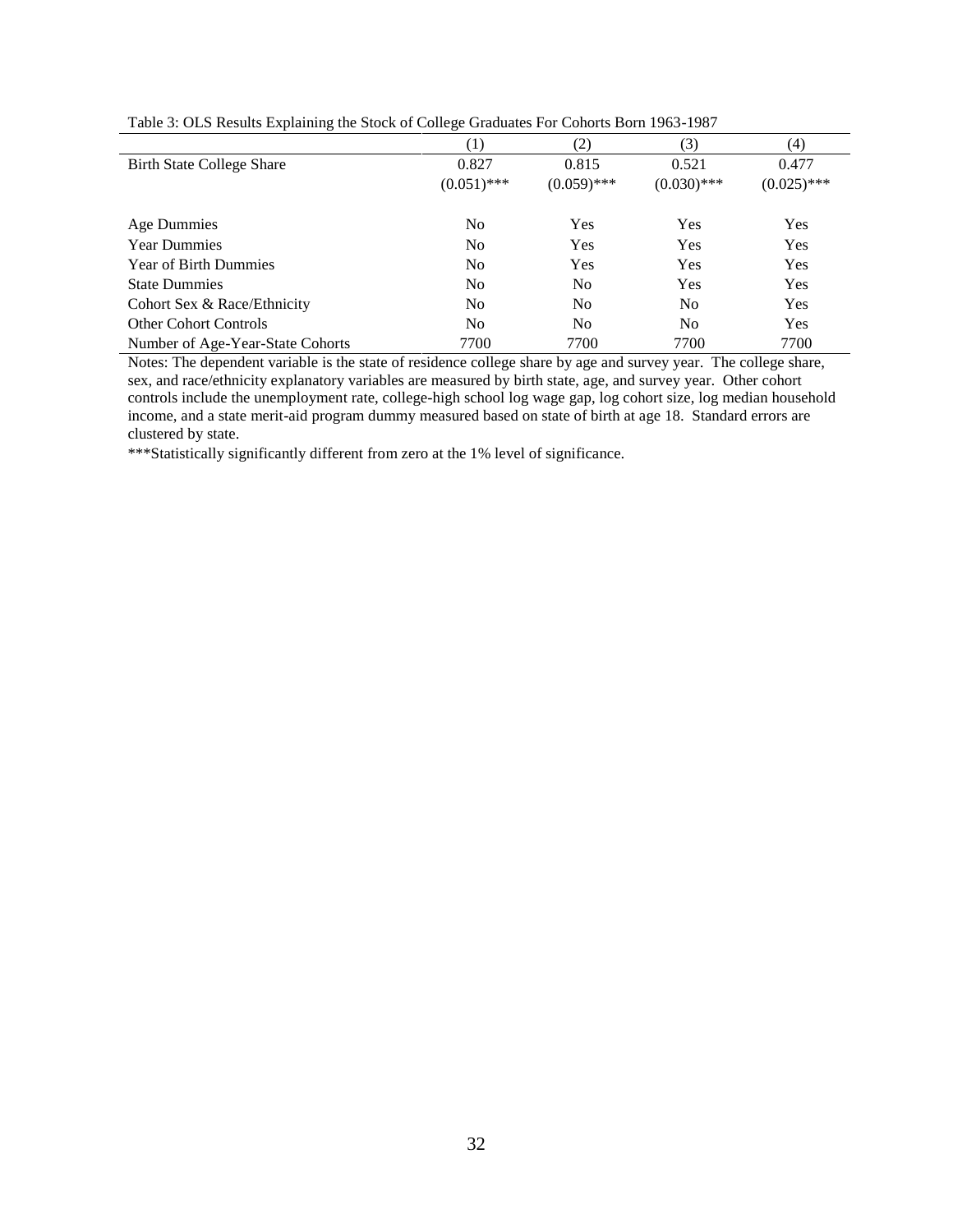|                                        | (1)            | (2)            | (3)            | (4)           |
|----------------------------------------|----------------|----------------|----------------|---------------|
| <b>First-Stage Results</b>             |                |                |                |               |
| % Mom with Bachelor's or Higher        | 0.645          | 1.651          | 0.643          | 0.407         |
|                                        | $(0.084)$ ***  | $(0.195)$ ***  | $(0.081)$ ***  | $(0.043)$ *** |
| <b>Excluded Instrument F-Statistic</b> | 58.77          | 71.42          | 63.48          | 90.90         |
| 2SLS Results                           |                |                |                |               |
| <b>Birth State College Share</b>       | 1.033          | 1.107          | 0.870          | 0.522         |
|                                        | $(0.084)$ ***  | $(0.085)$ ***  | $(0.204)$ ***  | $(0.221)$ **  |
| Age Dummies                            | N <sub>0</sub> | Yes            | Yes            | Yes           |
| <b>Year Dummies</b>                    | N <sub>o</sub> | Yes            | Yes            | Yes           |
| <b>Year of Birth Dummies</b>           | N <sub>0</sub> | Yes            | Yes            | Yes           |
| <b>State Dummies</b>                   | No             | N <sub>o</sub> | Yes            | Yes           |
| Cohort Sex & Race/Ethnicity            | No             | N <sub>0</sub> | N <sub>o</sub> | Yes           |
| <b>Other Cohort Controls</b>           | N <sub>0</sub> | N <sub>0</sub> | N <sub>0</sub> | Yes           |
| Number of Age-Year-State Cohorts       | 7700           | 7700           | 7700           | 7700          |

Table 4: 2SLS Results Explaining the Stock of College Graduates Using the Maternal Education Instrument

Notes: The dependent variable is the state of residence college share by age and survey year. The college share, sex, and race/ethnicity explanatory variables are measured by birth state, age, and survey year. Other cohort controls include the unemployment rate, college-high school log wage gap, log cohort size, log median household income, and a state merit-aid program dummy measured based on state of birth at age 18. Standard errors are clustered by state.

\*\*Statistically significantly different from zero at the 5% level of significance; \*\*\*Significant at the 1% level.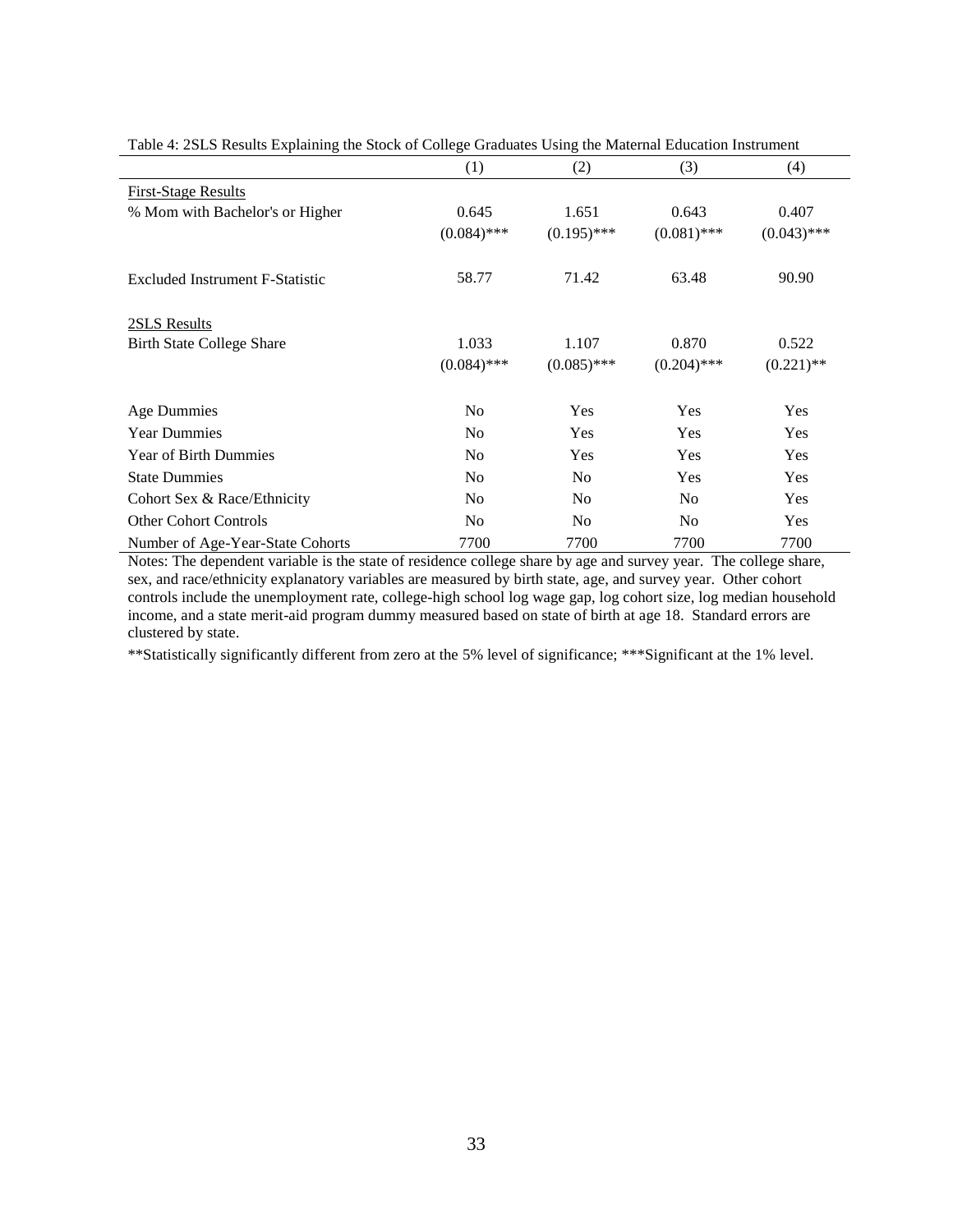|                                        | (1)           | (2)           |
|----------------------------------------|---------------|---------------|
|                                        | Ages 25-35    | Ages 36-49    |
| <b>First-Stage Results</b>             |               |               |
| % Mom with Bachelor's or Higher        | 0.296         | 0.325         |
|                                        | $(0.056)$ *** | $(0.081)$ *** |
| <b>Excluded Instrument F-Statistic</b> | 27.88         | 16.15         |
| 2SLS Results                           |               |               |
| <b>Birth State College Share</b>       | 0.750         | 0.366         |
|                                        | $(0.258)$ *** | $(0.165)$ **  |
| Age Dummies                            | Yes           | Yes           |
| <b>Year Dummies</b>                    | Yes           | Yes           |
| Year of Birth Dummies                  | Yes           | Yes           |
| <b>State Dummies</b>                   | Yes           | Yes           |
| Cohort Sex & Race/Ethnicity            | Yes           | Yes           |
| <b>Other Cohort Controls</b>           | Yes           | Yes           |
| Number of Age-Year-State Cohorts       | 3850          | 3850          |

Table 5: Separate 2SLS Results for Ages 25-35 and 36-49 Using the Maternal Education Instrument

Notes: The dependent variable is the state of residence college share by age and survey year. The college share, sex, and race/ethnicity explanatory variables are measured by birth state, age, and survey year. Other cohort controls include the unemployment rate, college-high school log wage gap, log cohort size, log median household income, and a state merit-aid program dummy measured based on state of birth at age 18. Standard errors are clustered by state.

\*\*Statistically significantly different from zero at the 5% level of significance; \*\*\*Significant at the 1% level.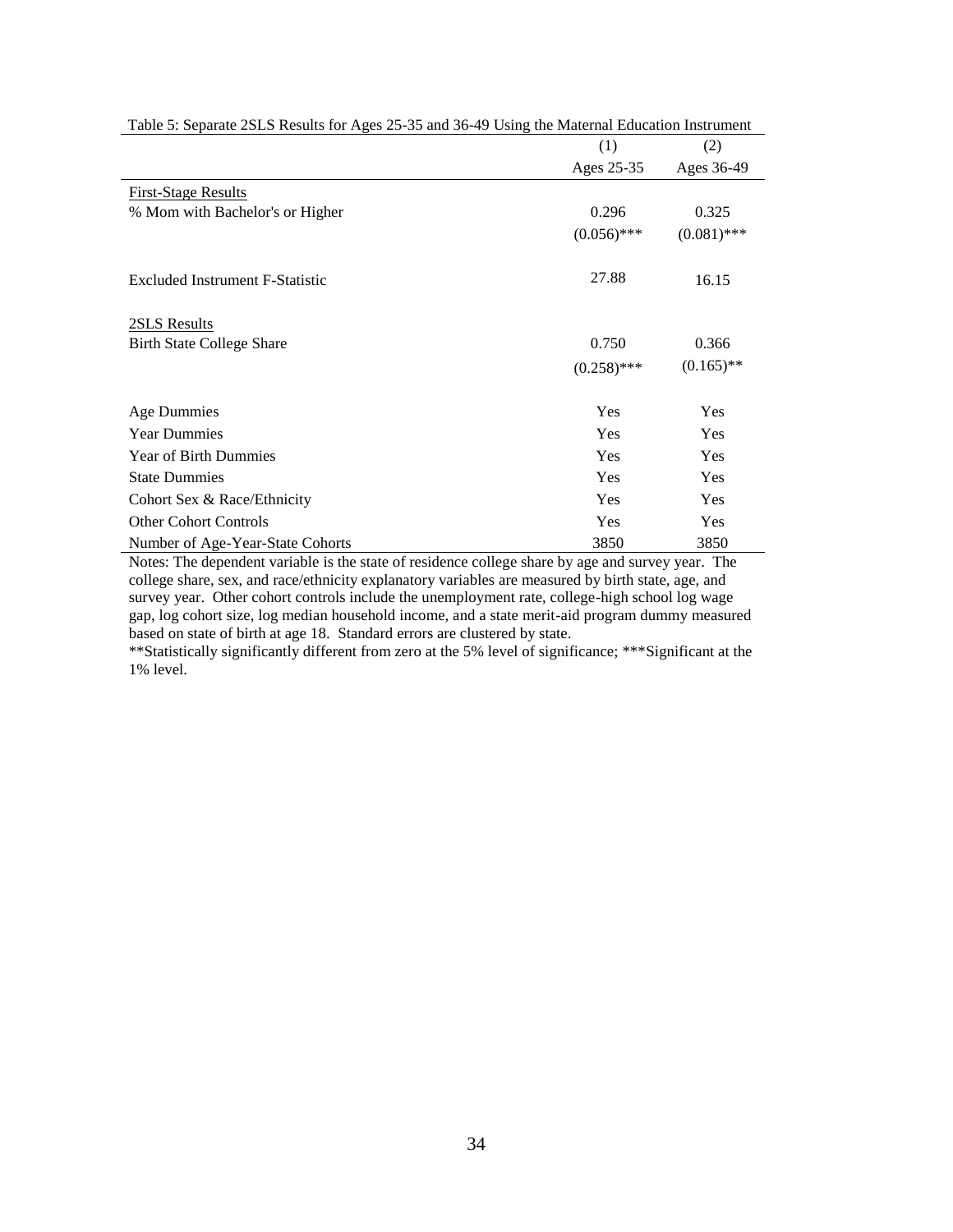### **Appendix**

l.

Table A: 2SLS Results Using One-Year Lagged College Share in Birth State as an Instrument

|                                        | (1)            | (2)            | (3)            | (4)           |
|----------------------------------------|----------------|----------------|----------------|---------------|
| <b>First-Stage Results</b>             |                |                |                |               |
| Birth State College Share in t-1       | 0.839          | 0.834          | 0.166          | 0.087         |
|                                        | $(0.026)$ ***  | $(0.030)$ ***  | $(0.035)$ ***  | $(0.016)$ *** |
| <b>Excluded Instrument F-Statistic</b> | 1024.75        | 756.58         | 22.22          | 29.59         |
| 2SLS Results                           |                |                |                |               |
| <b>Birth State College Share</b>       | 0.893          | 0.884          | 0.860          | 0.638         |
|                                        | $(0.056)$ ***  | $(0.065)$ ***  | $(0.134)$ ***  | $(0.211)$ *** |
| Age Dummies                            | N <sub>o</sub> | Yes            | Yes            | Yes           |
| <b>Year Dummies</b>                    | N <sub>0</sub> | Yes            | Yes            | Yes           |
| <b>Year of Birth Dummies</b>           | N <sub>0</sub> | <b>Yes</b>     | Yes            | Yes           |
| <b>State Dummies</b>                   | N <sub>o</sub> | No             | Yes            | Yes           |
| Cohort Sex & Race/Ethnicity            | N <sub>0</sub> | N <sub>0</sub> | N <sub>0</sub> | Yes           |
| <b>Other Cohort Controls</b>           | N <sub>0</sub> | N <sub>0</sub> | N <sub>0</sub> | Yes           |
| Number of Age-Year-State Cohorts       | 6750           | 6750           | 6750           | 6750          |

Notes: The dependent variable is the state of residence college share by age and survey year. The college share, sex, and race/ethnicity explanatory variables are measured by birth state, age, and survey year. Other cohort controls include the unemployment rate, college-high school log wage gap, log cohort size, log median household income, and a state merit-aid program dummy measured based on state of birth at age 18. Standard errors are clustered by state.

\*\*\*Statistically significantly different from zero at the 1% level of significance.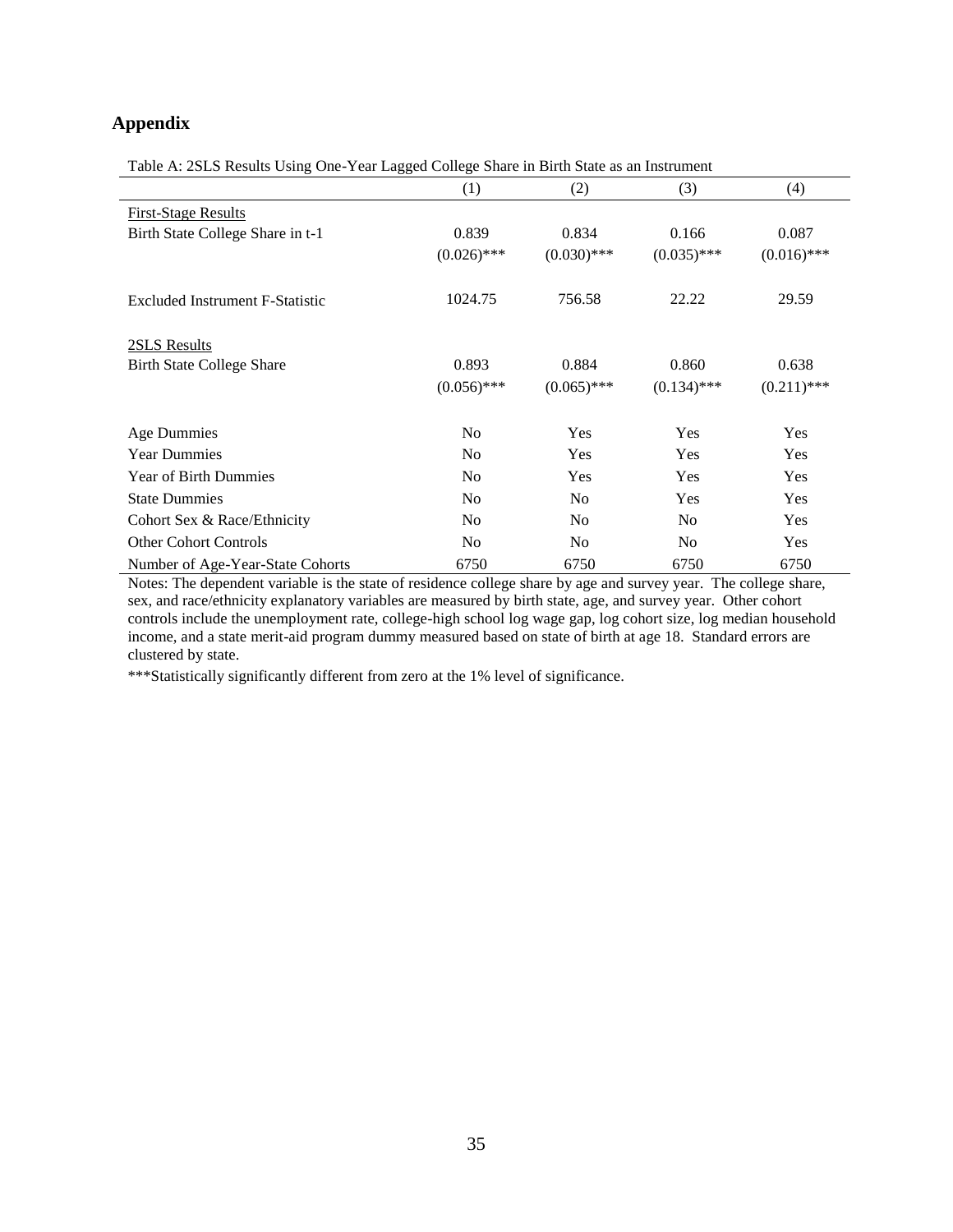|                                  | (1)            | (2)            | (3)            | (4)           |
|----------------------------------|----------------|----------------|----------------|---------------|
| <b>First-Stage Results</b>       |                |                |                |               |
| Birth State College Share in t-1 | 0.780          | 0.685          | 0.091          | 0.060         |
|                                  | $(0.026)$ ***  | $(0.034)$ ***  | $(0.015)$ ***  | $(0.014)$ *** |
| % Mom with Bachelor's or Higher  | 0.213          | 0.510          | 0.569          | 0.376         |
|                                  | $(0.015)$ ***  | $(0.080)$ ***  | $(0.072)$ ***  | $(0.041)$ *** |
| Excluded Instrument F-Statistic  | 1185.80        | 544.40         | 42.85          | 46.07         |
| 2SLS Results                     |                |                |                |               |
| <b>Birth State College Share</b> | 0.906          | 0.930          | 0.873          | 0.557         |
|                                  | $(0.055)$ ***  | $(0.063)$ ***  | $(0.190)$ ***  | $(0.220)$ **  |
| Hansen J-Statistic p-value       | 0.108          | 0.001          | 0.925          | 0.608         |
| <b>Age Dummies</b>               | No             | Yes            | Yes            | Yes           |
| <b>Year Dummies</b>              | No             | Yes            | Yes            | Yes           |
| Year of Birth Dummies            | No             | Yes            | Yes            | Yes           |
| <b>State Dummies</b>             | No             | N <sub>o</sub> | Yes            | Yes           |
| Cohort Sex & Race/Ethnicity      | No             | N <sub>o</sub> | N <sub>o</sub> | Yes           |
| <b>Other Cohort Controls</b>     | N <sub>0</sub> | No             | N <sub>0</sub> | Yes           |
| Number of Age-Year-State Cohorts | 6750           | 6750           | 6750           | 6750          |

Table B: 2SLS Results Explaining the Stock of College Graduates Using Both Instruments

Notes: The dependent variable is the state of residence college share by age and survey year. The college share, sex, and race/ethnicity explanatory variables are measured by birth state, age, and survey year. Other cohort controls include the unemployment rate, college-high school log wage gap, log cohort size, log median household income, and a state merit-aid program dummy measured based on state of birth at age 18. Standard errors are clustered by state.

\*\*Statistically significantly different from zero at the 5% level of significance; \*\*\*Statistically significantly different from zero at the 1% level of significance.